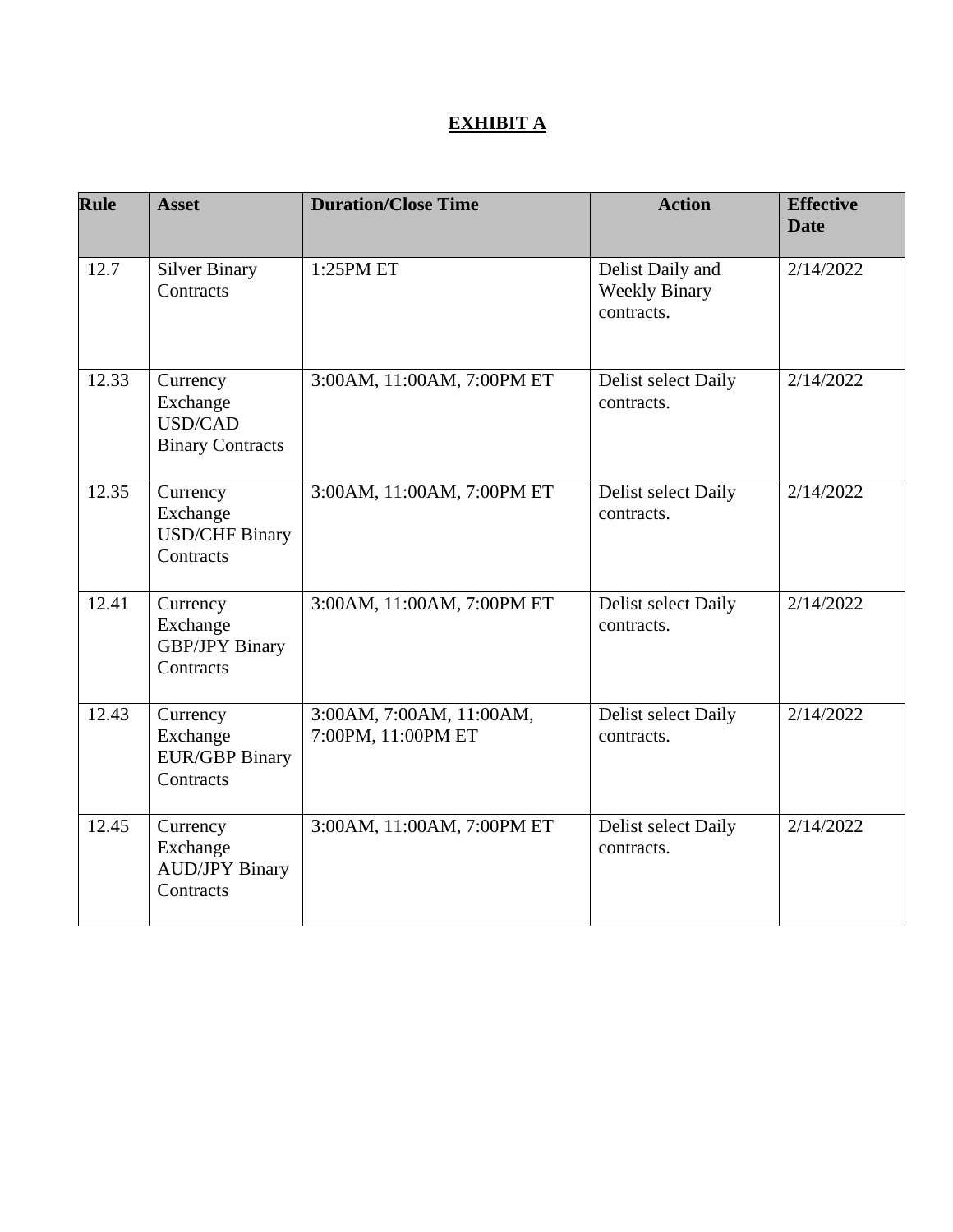#### **EXHIBIT B**

### Amendment of Rules 12.7, 12.33, 12.35, 12.41, 12.43, 12.45

*(The following Rule amendments are underlined and deletions are stricken out)*

#### RULES 1.1 – 12.6 [UNCHANGED]

#### RULE 12.7 SILVER BINARY CONTRACTS

(a) SCOPE –These Rules shall apply to the Class of Contracts referred to as the Silver Binary Contract issued by Nadex.

(b) UNDERLYING – The Underlying for this Class of Contracts is the price, cents per troy ounce (in US Currency), of Silver obtained from the Silver Futures Contracts ("SFC") traded on the COMEX Division of the New York Mercantile Exchange ("NYMEX"<sup>®1</sup>). The SFC trade prices that will be used to for the Underlying will be taken from the March, May, July, September, or December SFC delivery months (each a "SFC Delivery Month"). The Start and End Date for which Nadex will use a specific delivery month as the Underlying will be set based on the Settlement date of the Underlying futures contract. The date on which a new delivery month will be used as the Underlying for Nadex contracts (i.e. "Start Date") is one calendar day after the End Date for the previous delivery month contract. The last day on which a delivery month will be used as the Underlying for Nadex contracts (i.e. "End Date") is the third to last business day of the month preceding the month of the Underlying futures contracts Expiration Date. For example, the Comex Silver March 2014 futures have an Expiration Date of March 27, 2014. The last day on which the Silver March 2014 futures prices will be used as the Underlying for Nadex contracts and to calculate the Expiration Value on the Expiration Date for the relevant Silver contracts will be the third to last business day of the preceding month, February. Therefore, the End Date for using Comex Silver March 2014 futures will be February 26, 2014 and the Start Date for the next delivery month, Comex Silver May 2014 futures, will be February 27, 2014. $^2$ 

(c) SOURCE AGENCY – The Source Agency is Nadex.

NYMEX<sup>®</sup> is a registered service mark of the New York Mercantile Exchange, Inc. COMEX® is a registered service mark of the Commodity Exchange, Inc. Nadex is not affiliated with the New York Mercantile Exchange, Inc. or the Commodity Exchange, Inc. and neither the New York Mercantile Exchange, the Commodity Exchange, Inc., nor their affiliates, sponsor or endorse Nadex or any of its products in any way.

 $2$  Weekly contracts listed on a Monday during a week containing an Underlying futures rollover date will be listed using the Underlying futures month scheduled to be used to determine the settlement value on the day the contract expires. For example, the End Date for which Nadex will use the Comex Silver March 2014 Underlying futures to determine the settlement value is February 26, 2014. February 26, 2014 is a Wednesday, however, and any Nadex weekly contracts listed for this roll week and expiring on Friday, February 28, 2014, will be listed using the Comex Silver May 2014 futures as its Underlying, as May is the futures month scheduled to be used to determine the Settlement Value of the Nadex weekly contract on its expiration date. Therefore, the Start Date for the Comex Silver May 2014 futures will be Monday, February 24, 2014 for any Nadex weekly contracts listed on this date.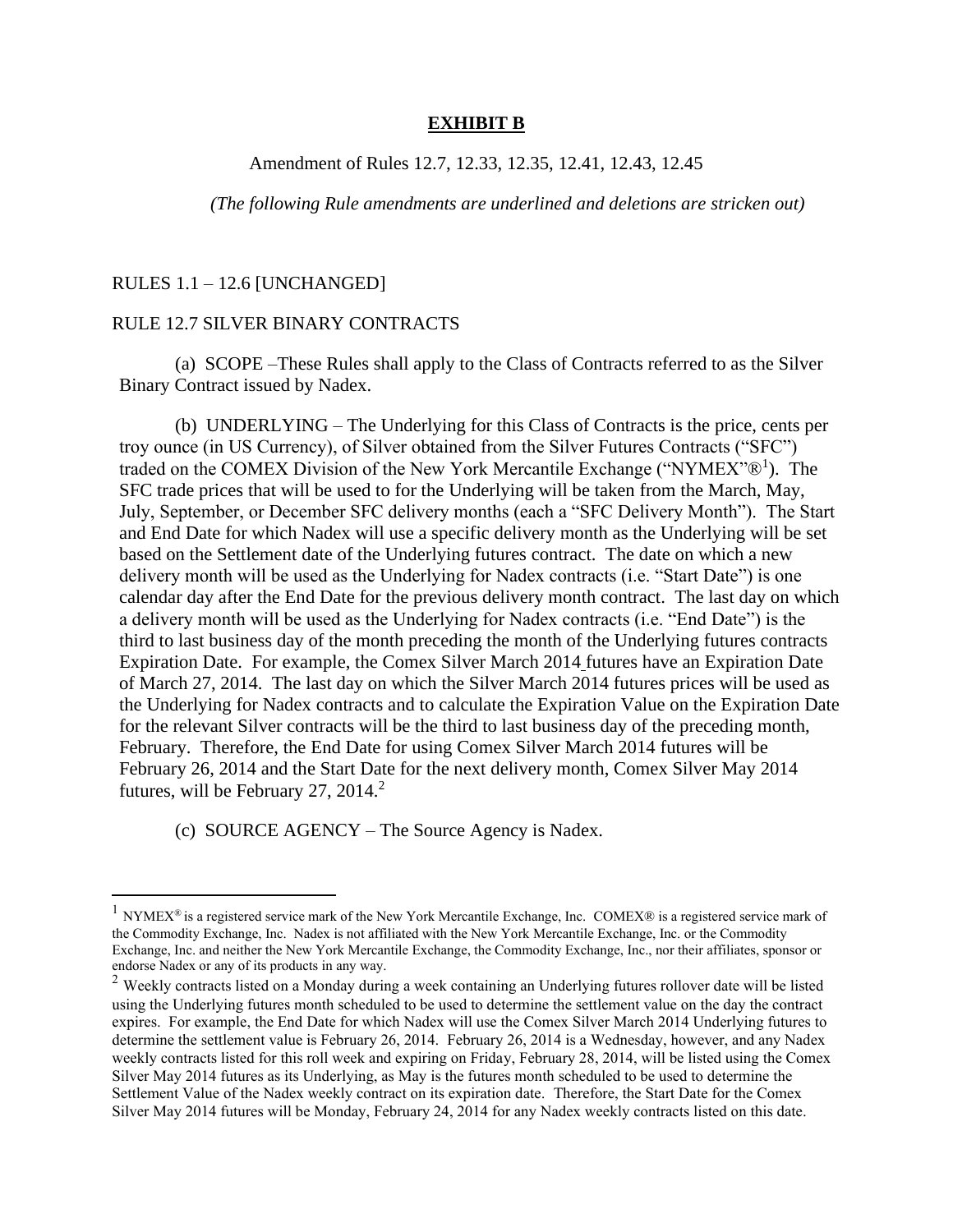(d) TYPE – The Type of Contract is a Binary Contract.

(e) PAYOUT CRITERION – The Payout Criterion for each Contract will be set by Nadex at the time the Binary Contracts are initially issued. For the Silver Binary Contract, the Payout Criteria for the Contracts will be set as follows:

#### (i) WEEKLY SILVER BINARY CONTRACTS

- (1) EXPIRATION TIME 1:25PM ET CLOSE
- (2) STRIKE INTERVAL WIDTH The interval width between each strike level shall be 0.25.
- (3) NUMBER OF STRIKE LEVELS LISTED Thirteen (13) strike levels will be listed for each Weekly Silver Binary Contract Series.
- (4) STRIKE LEVELS GENERATED Strike levels will be generated such that Binary Contract "W" is valued 'at-the-money' in relation to the Underlying market as determined by the Source Agency, immediately before the issuance of these Contracts, and shall be measured in U.S. cents rounded to the nearest value ending in either 0.25 or 0.75 as reported by the Source Agency. Six (6) strike levels will be generated above Binary Contract W at an interval of 0.25, and six (6) strike levels will be generated below Binary Contract W at an interval of  $0.25$  (e.g. W  $-0.25$ ; W; W  $+0.25$ ). The Contract will have a Payout Criterion of greater than the strike level value.

(ii) DAILY SILVER BINARY CONTRACTS

- (1) EXPIRATION TIME 1:25PM ET CLOSE
- (2) STRIKE INTERVAL WIDTH The interval width between each strike level shall be  $0.1$ .
- (3) NUMBER OF STRIKE LEVELS LISTED Fifteen (15) strike levels will be listed for each Daily Silver Binary Contract Series.
- (4) STRIKE LEVELS GENERATED Strike levels will be generated such that Binary Contract "Y" is valued 'at-the-money' in relation to the Underlying market as determined by the Source Agency, immediately before the issuance of these Contracts, and shall be measured in U.S. cents rounded to the nearest value ending in 0.1 as reported by the Source Agency. Seven (7) strike levels will be generated above Binary Contract Y at an interval of 0.1, and seven (7) strike levels will be generated below Binary Contract Y at an interval of 0.1  $(e.g. Y - 0.1; Y; Y + 0.1)$ . The Contract will have a Payout Criterion of greater than the strike level value.

(iii)(i) INTRADAY SILVER BINARY CONTRACTS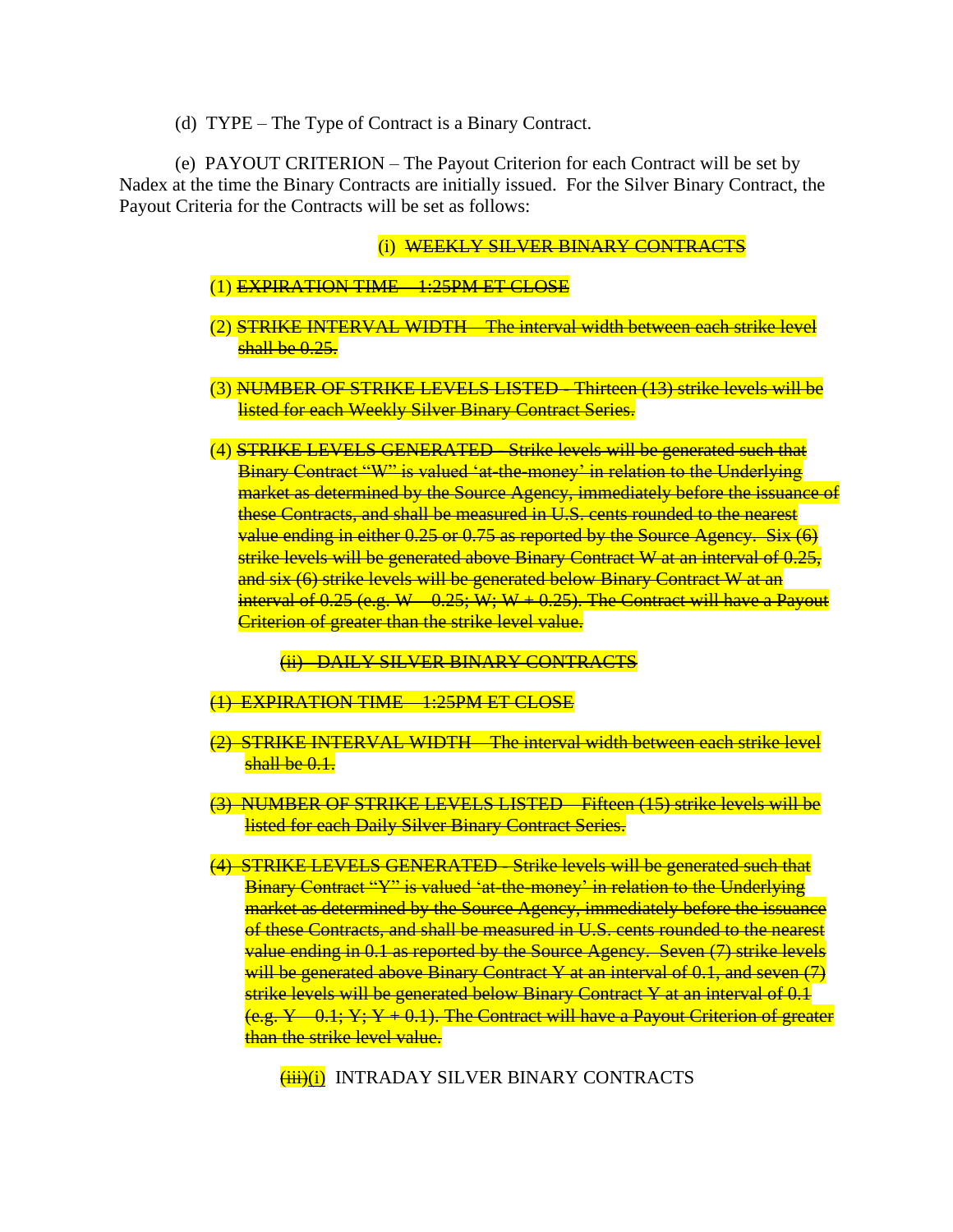- (1) EXPIRATION TIME 10:00AM, 11:00AM, 12:00PM, 1:00PM ET CLOSE
- (2) STRIKE INTERVAL WIDTH The interval width between each strike level shall be 0.06.
- (3) NUMBER OF STRIKE LEVELS LISTED Nine (9) strike levels will be listed for each Intraday Silver Binary Contract Series.
- (4) STRIKE LEVELS GENERATED Strike levels will be generated such that Binary Contract "Z" is valued 'at-the-money' in relation to the Underlying market as determined by the Source Agency, immediately before the issuance of these Contracts, and shall be measured in U.S. cents rounded to the nearest value ending in 0.01 as reported by the Source Agency. Four (4) strike levels will be generated above Binary Contract Z at an interval of 0.06, and four (4) strike levels will be generated below Binary Contract Z at an interval of 0.06 (e.g.  $Z - 0.06$ ; Z;  $Z + 0.06$ ). The Contract will have a Payout Criterion of greater than the strike level value.

 $(iy)(ii)$  Nadex may list additional Silver Binary Contract with different ranges of Payout Criteria on a discretionary basis in accordance with the CEA and Commission Regulations.

(f) MINIMUM TICK – The Minimum Tick size for Silver Binary Contracts shall be \$0.25.

(g) POSITION LIMIT – The Position Limits for Silver Binary Contracts shall be 2,000 Contracts.

(h) LAST TRADING DATE – The Last Trading Date in a Series is the same date as the Expiration Date.

(i) SETTLEMENT DATE – The Settlement Date will be the same date as the Expiration Date.

(j) EXPIRATION DATE – The Expiration Date of the Contract will be the date on which the Silver price is released by the Source Agency.

(k) SETTLEMENT VALUE – The Settlement Value is the amount paid to the holder of the in the money Contract on Settlement Date. The Settlement Value of an in the money Silver Binary Contract is \$100.

(l) EXPIRATION VALUE – The Expiration Value is the price or value of Silver released by the Source Agency on the Expiration Date. The Expiration Value is calculated by the Source Agency by taking all SFC trade prices occurring in the ten (10) seconds leading up to the close of trading of the Silver Binary Contract, provided at least twenty-five (25) trade prices are captured during the ten (10) second period, removing the highest twenty (20) percent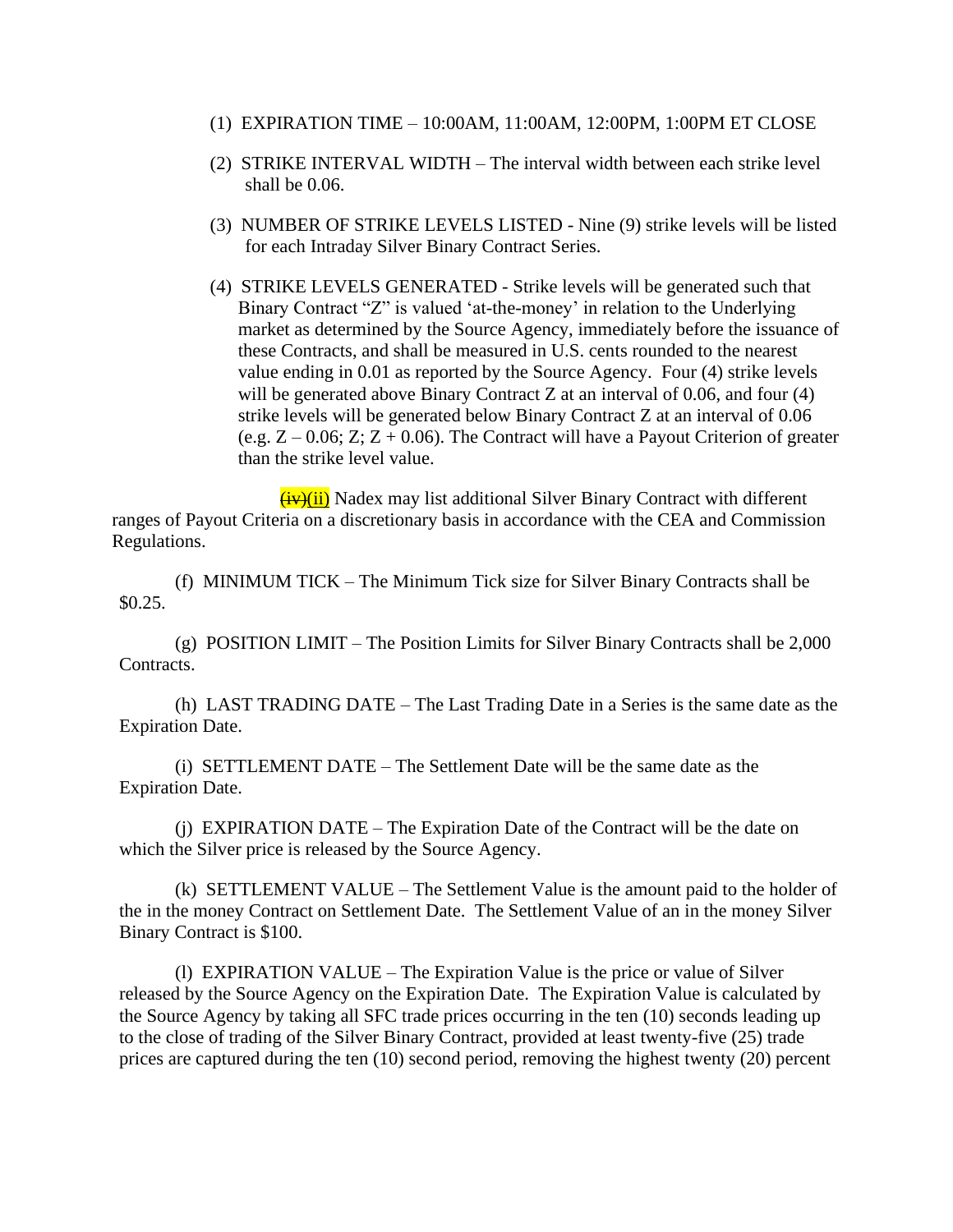of SFC trade prices and the lowest twenty  $(20)$  percent of SFC trade prices from the data set<sup>3</sup>, and using the remaining SFC trade prices to calculate the Expiration Value. The calculation used is a simple average of the remaining SFC trade prices in the data set, rounded to one decimal point past the precision of the underlying market. In the event the time it takes to collect at least twenty-five (25) SFC trade prices exceeds the ten (10) seconds just prior to the close of trading of the Silver Binary Contract, the Expiration Value is calculated by the Source Agency by taking the last twenty-five (25) SFC trade prices just prior to the close of trading of the Silver Binary Contract removing the highest five (5) SFC trade prices and the lowest five (5) SFC trade prices, and using the remaining fifteen (15) SFC trade prices to calculate the Expiration Value. The calculation used is a simple average of all fifteen (15) SFC trade prices, rounded to one decimal point past the precision of the underlying market.

(m) CONTINGENCIES – If no level is actually announced on the Expiration Date due to a delay, postponement or otherwise in such release announcement by the Source Agency, the Settlement Date will be delayed until the Underlying number is released for that Series. If there are less than 250 SFC trade prices available during a single trading day prior to the issuance of a new Silver Contract Nadex may switch to the next available SFC Delivery Month that provides at least 250 SFC trade prices.

# RULES 12.8 – 12.32 [UNCHANGED]

### RULE 12.33 CURRENCY EXCHANGE USD/CAD BINARY CONTRACTS

(a) SCOPE – These Rules shall apply to the Class of Contracts referred to as the Currency Exchange USD/CAD ("USD/CAD") Binary Contract issued by Nadex.

(b) UNDERLYING – The Underlying for this Class of Contracts is the US Dollar/ Canadian Dollar herein referred to as "USD/CAD" as quoted in Canadian Dollars per US dollars obtained from the spot USD/CAD foreign currency market.

(c) SOURCE AGENCY – The Source Agency is Nadex.

(d) TYPE – The type of Contract is a Binary Contract.

(e) PAYOUT CRITERION – The Payout Criterion for each Contract will be set by Nadex at the time the Binary Contracts are initially issued. For the USD/CAD Binary Contract, the Payout Criteria for the Contracts will be set as follows:

(i) WEEKLY USD/CAD BINARY CONTRACTS

(1) EXPIRATION TIME – 3 PM ET CLOSE

 $3$  If 20% of the data set would result in a non-integer number of trade prices, the number of trade prices to be removed from the set will be rounded down. For example, if the number of trade prices collected during the last 10 seconds prior to the close of trading was 31, 20% of the data set would be 6.2 trade prices. As 6.2 is a non-integer number, the value will be rounded down, and the 6 highest and 6 lowest trade prices will be removed from the data set.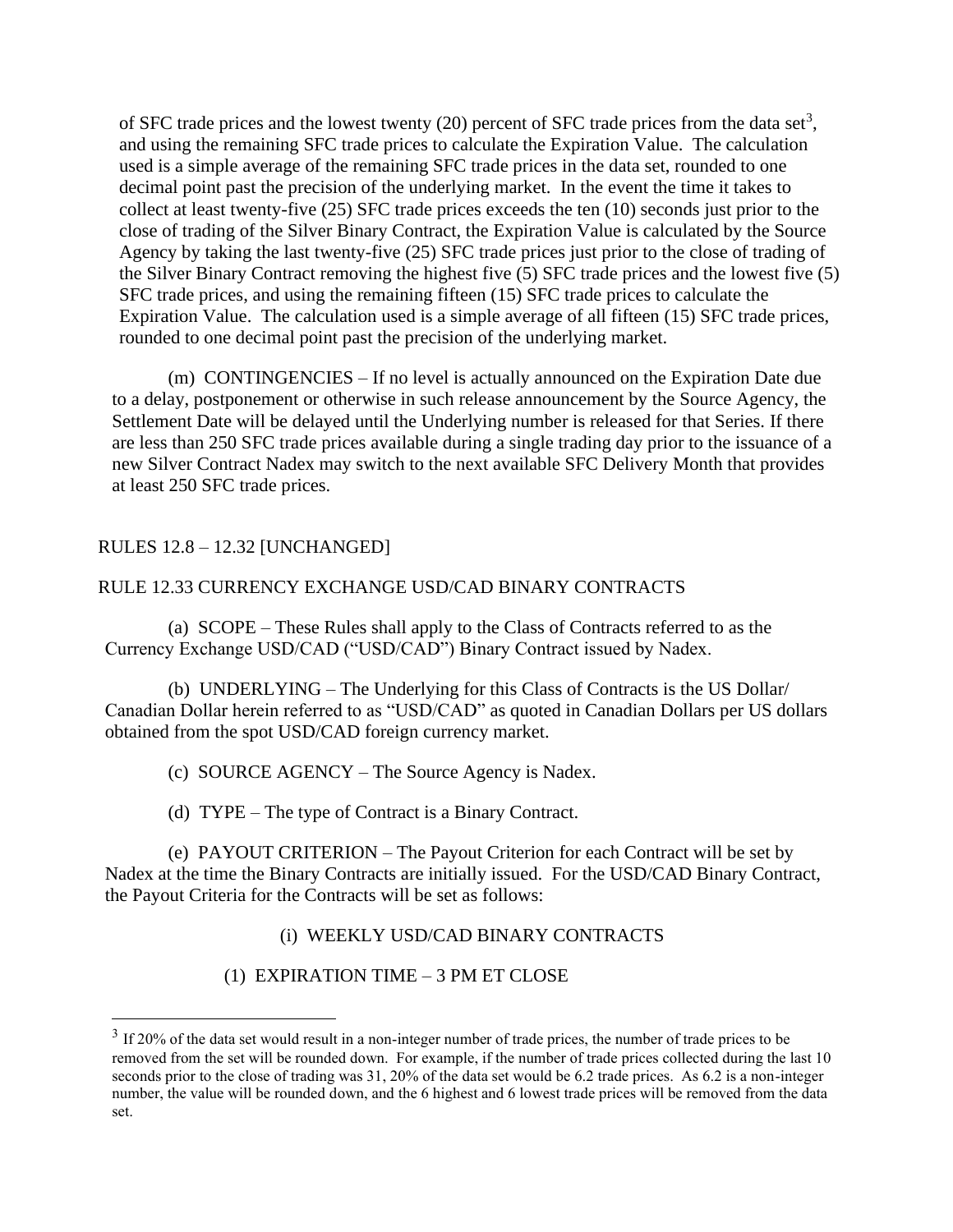- (2) STRIKE INTERVAL WIDTH The interval width between each strike level shall be 0.0050.
- (3) NUMBER OF STRIKE LEVELS LISTED Fourteen (14) strike levels will be listed for each Weekly USD/CAD Binary Contract Series.
- (4) STRIKE LEVELS GENERATED Strike levels will be generated such that Binary Contract "W" is valued 'at-the-money' in relation to the Underlying market as determined by the Source Agency, immediately before the issuance of these Contracts, and shall be measured in U.S. cents rounded to the nearest value ending in 0.0025 or 0.0075 as reported by the Source Agency. Six (6) strike levels will be generated above Binary Contract W at an interval of 0.0050, and seven (7) strike levels will be generated below Binary Contract W at an interval of 0.0050 (e.g.  $W - 0.0050$ ; W;  $W + 0.0050$ ). The Contract will have a Payout Criterion of greater than the strike level value.
	- (ii) DAILY USD/CAD BINARY CONTRACTS
- (1) EXPIRATION TIME <del>3 AM,</del> 7 AM, <del>11 AM,</del> 3 PM, <del>7 PM,</del> 11 PM ET **CLOSE**
- (2) STRIKE INTERVAL WIDTH The interval width between each strike level shall be 0.0010.
- (3) NUMBER OF STRIKE LEVELS LISTED Twenty-one (21) strike levels will be listed for each Daily USD/CAD Binary Contract Series.
- (4) STRIKE LEVELS GENERATED Strike levels will be generated such that Binary Contract "X" is valued 'at-the-money' in relation to the Underlying market as determined by the Source Agency, immediately before the issuance of these Contracts, and shall be measured in U.S. cents rounded to the nearest value ending in 0.000, 0.0020, 0.0040, 0.0060, or 0.0080 as reported by the Source Agency. Ten (10) strike levels will be generated above Binary Contract X at an interval of 0.0010, and ten (10) strike levels will be generated below Binary Contract X at an interval of  $0.0010$  (e.g.  $X - 0.0010$ ;  $X$ ;  $X + 0.0010$ ). The Contract will have a Payout Criterion of greater than the strike level value.
	- (iii) INTRADAY USD/CAD BINARY CONTRACTS
- (1) EXPIRATION TIME 10 AM, 11 AM, 12 PM, 1PM, 2 PM, 3 PM ET CLOSE
- (2) STRIKE INTERVAL WIDTH The interval width between each strike level shall be 0.0010.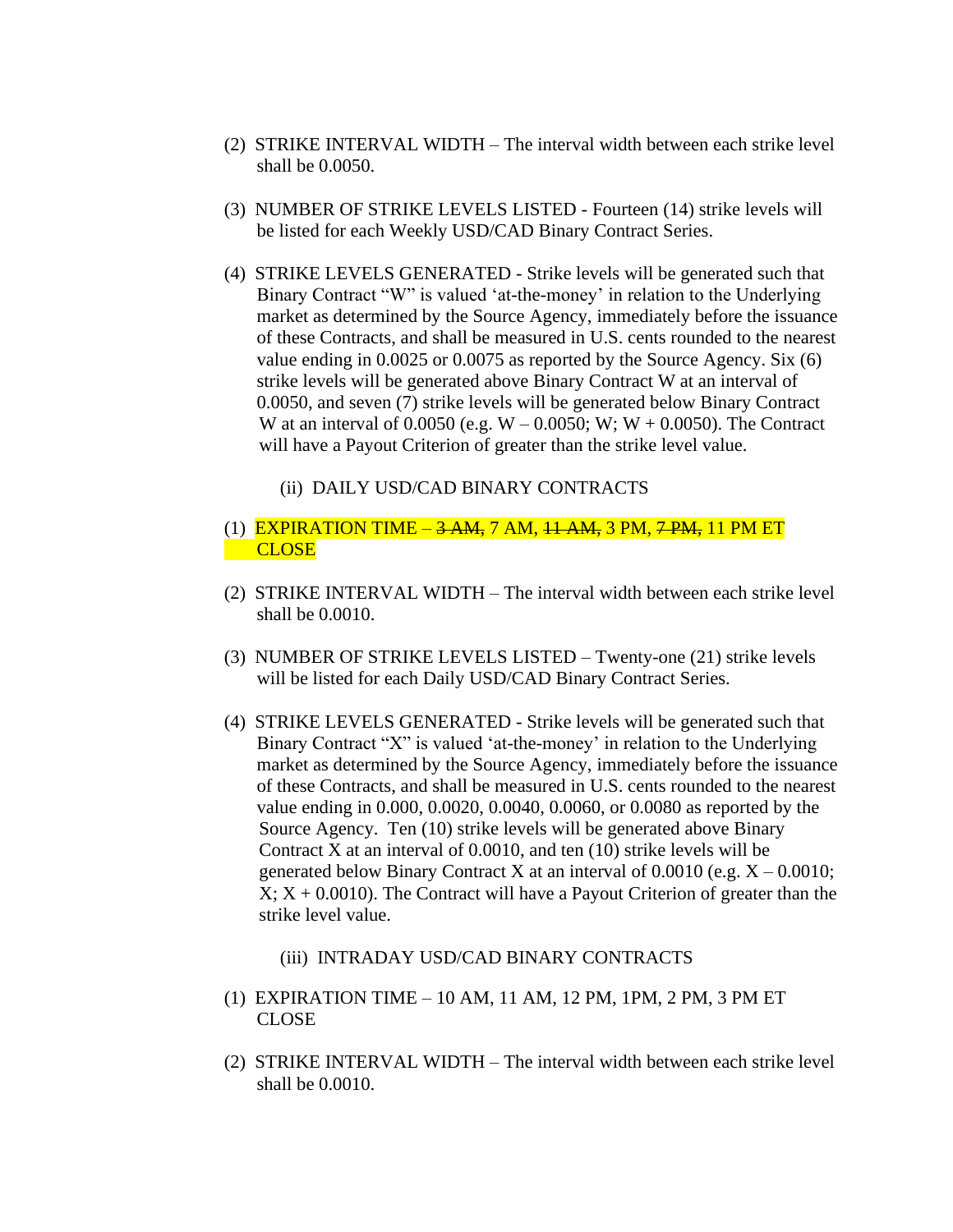- (3) NUMBER OF STRIKE LEVELS LISTED Nine (9) strike levels will be listed for each Intraday USD/CAD Binary Contract Series.
- (4) STRIKE LEVELS GENERATED Strike levels will be generated such that Binary Contract "Y" is valued 'at-the-money' in relation to the Underlying market as determined by the Source Agency, immediately before the issuance of these Contracts, and shall be measured in U.S. cents rounded to the nearest value ending in either 0.0002, 0.0004, 0.0007, or 0.0009 as reported by the Source Agency. Four (4) strike levels will be generated above Binary Contract Y at an interval of 0.0010, and four (4) strike levels will be generated below Binary Contract Y at an interval of  $0.0010$  (e.g.  $Y - 0.0010$ ;  $Y$ ;  $Y + 0.0010$ ). The Contract will have a Payout Criterion of greater than the strike level value.

#### (iv) INTRADAY 5-MINUTE USD/CAD BINARY CONTRACTS

- (1) EXPIRATION TIME 5-Minute Binary Contracts will expire every 5 minutes beginning Sunday at 6:05pm ET and ending Friday at 4:00pm ET.
- (2) STRIKE INTERVAL WIDTH The interval width between each strike level shall be 0.0005.
- (3) NUMBER OF STRIKE LEVELS LISTED Five (5) strike levels will be listed for each Intraday 5-Minute USD/CAD Binary Contract Series.
- (4) STRIKE LEVELS GENERATED Strike levels will be generated such that Binary Contract "Z" is valued 'at-the-money' in relation to the Underlying market as determined by the Source Agency, immediately before the issuance of these Contracts, and shall be measured in U.S. cents rounded to the nearest value ending in either 0.0001, 0.0006, 0.0003, or 0.0008 as reported by the Source Agency. Two (2) strike levels will be generated above Binary Contract Z at an interval of 0.0005, and two (2) strike levels will be generated below Binary Contract Z at an interval of  $0.0005$  (e.g.  $Z - 0.0005$ ;  $Z$ ;  $Z + 0.0005$ ). The Contract will have a Payout Criterion of greater than the strike level value.
- (5) Nadex may, in its discretion, temporarily refrain from the listing of any 5- Minute Binary Contract due to the unavailability of the underlying market upon which the Contract is based, or any other condition Nadex determines may be detrimental to the listing of the Contract.

(v) Nadex may list additional USD/CAD Binary Contracts with different ranges of Payout Criteria on a discretionary basis in accordance with the CEA and Commission Regulations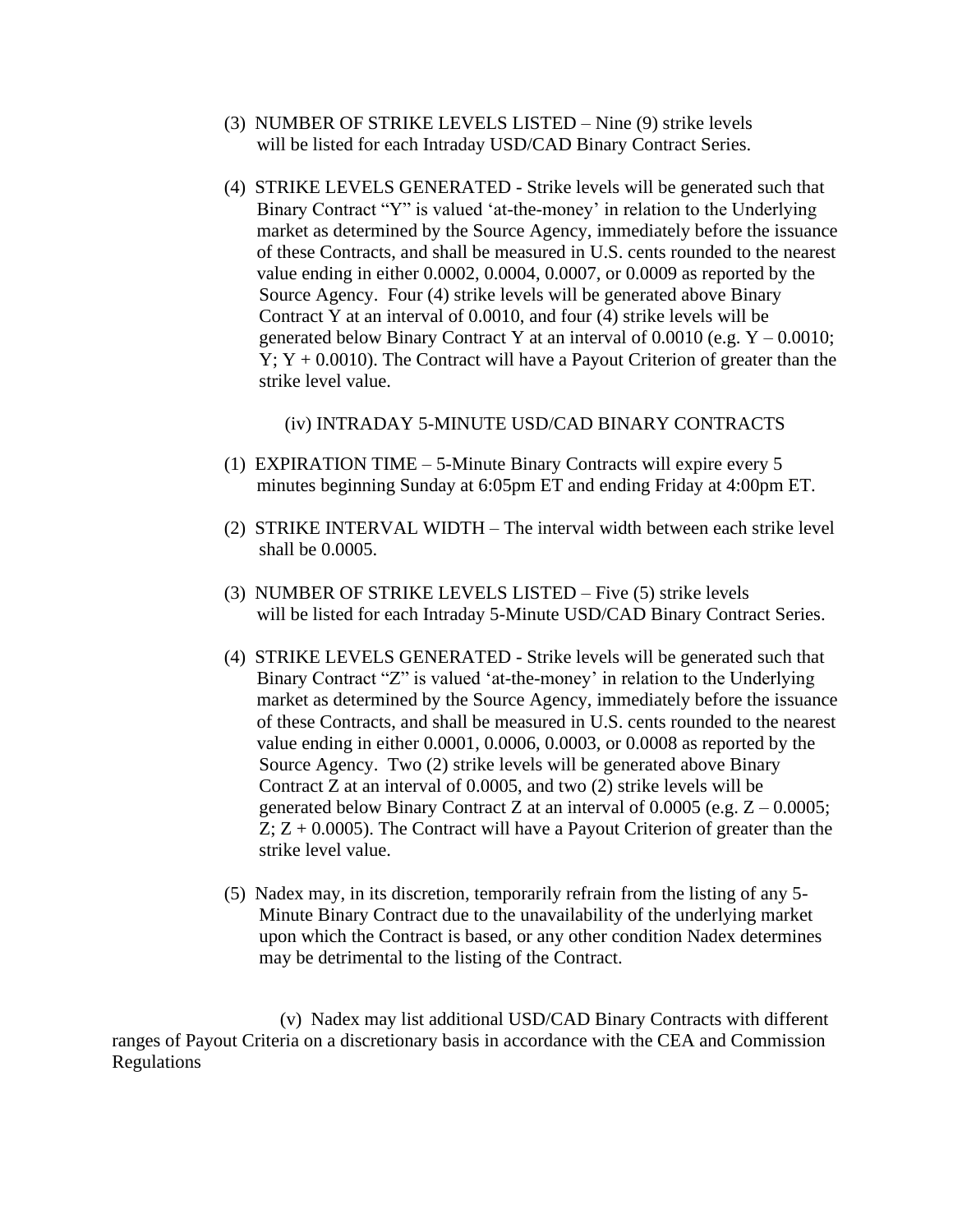(f) MINIMUM TICK – The Minimum Tick size for the USD/CAD Binary Contracts shall be \$0.25.

(g) POSITION LIMIT – There are currently no Position Limits for USD/CAD Binary Contract.

(h) LAST TRADING DATE – The Last Trading Date in a Series is the same date as the Expiration Date.

(i) SETTLEMENT DATE – The Settlement Date will be the date on which the USD/CAD Settlement Price is released by the Source Agency.

(j) EXPIRATION DATE – The Expiration Date of the Contract will be the date on which the USD/CAD Settlement Price is released by the Source Agency.

(k) SETTLEMENT VALUE – The Settlement Value is the amount paid to the holder of the in the money Contract on the Settlement Date. The Settlement Value for an in the money USD/CAD Binary Contract is \$100.

(l) EXPIRATION VALUE – The Expiration Value is the price or value of USD/CAD released by the Source Agency on the Expiration Date. The Expiration Value is calculated by the Source Agency by taking all Midpoints between the bid/ask spread (ten pips wide or less) occurring in the ten (10) seconds leading up to the close of trading of the USD/CAD Binary Contract, provided at least ten (10) Midpoints are captured during the ten (10) second period, removing the highest thirty (30) percent of Midpoints and the lowest thirty (30) percent of Midpoints from the data set<sup>4</sup>, using the remaining USD/CAD Midpoints to calculate the Expiration Value. The calculation used is a simple average of the remaining USD/CAD Midpoints, rounded to one decimal point past the precision of the underlying market. In the event the time it takes to collect at least ten (10) Midpoints (ten pips wide or less) exceeds the ten (10) second time period, the Expiration Value is calculated by the Source Agency by taking the last ten (10) Midpoints between the bid/ask spread (ten pips wide or less) just prior to the close of trading of the USD/CAD Binary Contract and removing the highest three (3) Midpoints and the lowest three (3) Midpoints, using the remaining four (4) USD/CAD Midpoints to calculate the Expiration Value. The calculation used is a simple average of all four (4) USD/CAD Midpoints, rounded to one decimal point past the precision of the underlying market.

(m) CONTINGENCIES – If no level is actually announced on the Expiration Date due to a delay, postponement or otherwise in such release announcement by the Source Agency, the Settlement Date will be delayed until the Underlying number is released for that Series.

 $4$  If 30% of the data set would result in a non-integer number of Midpoints, the number of Midpoints to be removed from the set will be rounded down. For example, if the number of Midpoints collected during the last 10 seconds prior to the close of trading was 14, 30% of the data set would be 4.2 Midpoints. As 4.2 is a non-integer number, the value will be rounded down, and the 4 highest and 4 lowest Midpoints will be removed from the data set.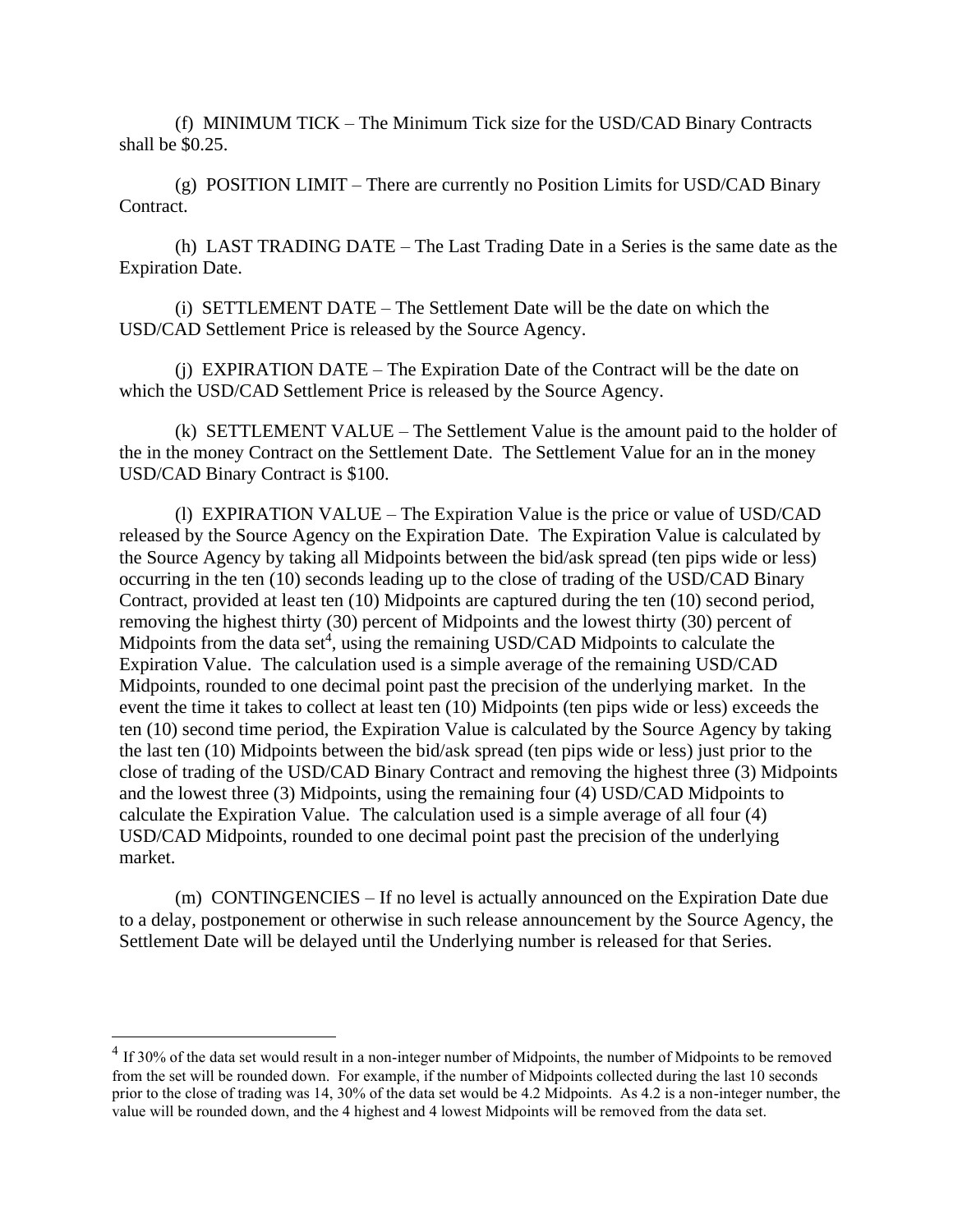# RULES 12.34 [UNCHANGED]

### RULE 12.35 CURRENCY EXCHANGE USD/CHF BINARY CONTRACTS

(a) SCOPE – These Rules shall apply to the Class of Contracts referred to as the Currency Exchange USD/CHF ("USD/CHF") Binary Contract issued by Nadex.

(b) UNDERLYING – The Underlying for this Class of Contracts is the US dollar/ Swiss Franc herein referred to as "USD/CHF" as quoted in the Swiss Franc per US dollar obtained from the spot USD/CHF foreign currency market.

- (c) SOURCE AGENCY The Source Agency is Nadex.
- (d) TYPE The type of Contract is a Binary Contract.

(e) PAYOUT CRITERION – The Payout Criterion for each Contract will be set by Nadex at the time the Binary Contracts are initially issued. For the USD/CHF Binary Contract, the Payout Criteria for the Contracts will be set as follows:

- (i) WEEKLY USD/CHF BINARY CONTRACTS
- (1) EXPIRATION TIME 3 PM ET CLOSE
- (2) STRIKE INTERVAL WIDTH The interval width between each strike level shall be 0.0050.
- (3) NUMBER OF STRIKE LEVELS LISTED Fourteen (14) strike levels will be listed for each Weekly USD/CHF Binary Contract Series.
- (4) STRIKE LEVELS GENERATED Strike levels will be generated such that Binary Contract "X" is valued 'at-the-money' in relation to the Underlying market as determined by the Source Agency, immediately before the issuance of these Contracts, and shall be measured in U.S. cents rounded to the nearest value ending in 0.0025 or 0.0075 as reported by the Source Agency. Six (6) strike levels will be generated above Binary Contract X at an interval of 0.0050, and seven (7) strike levels will be generated below Binary Contract X at an interval of 0.0050 (e.g.  $X - 0.0050$ ;  $X$ ;  $X + 0.0050$ ). The Contract will have a Payout Criterion of greater than the strike level value.
	- (ii) DAILY USD/CHF BINARY CONTRACTS

# (1) EXPIRATION TIME  $-3$  AM, 7 AM, 11 AM, 3 PM, 7 PM, 11 PM ET **CLOSE**

- (2) STRIKE INTERVAL WIDTH The interval width between each strike level shall be 0.0010.
- (3) NUMBER OF STRIKE LEVELS LISTED Twenty-one (21) strike levels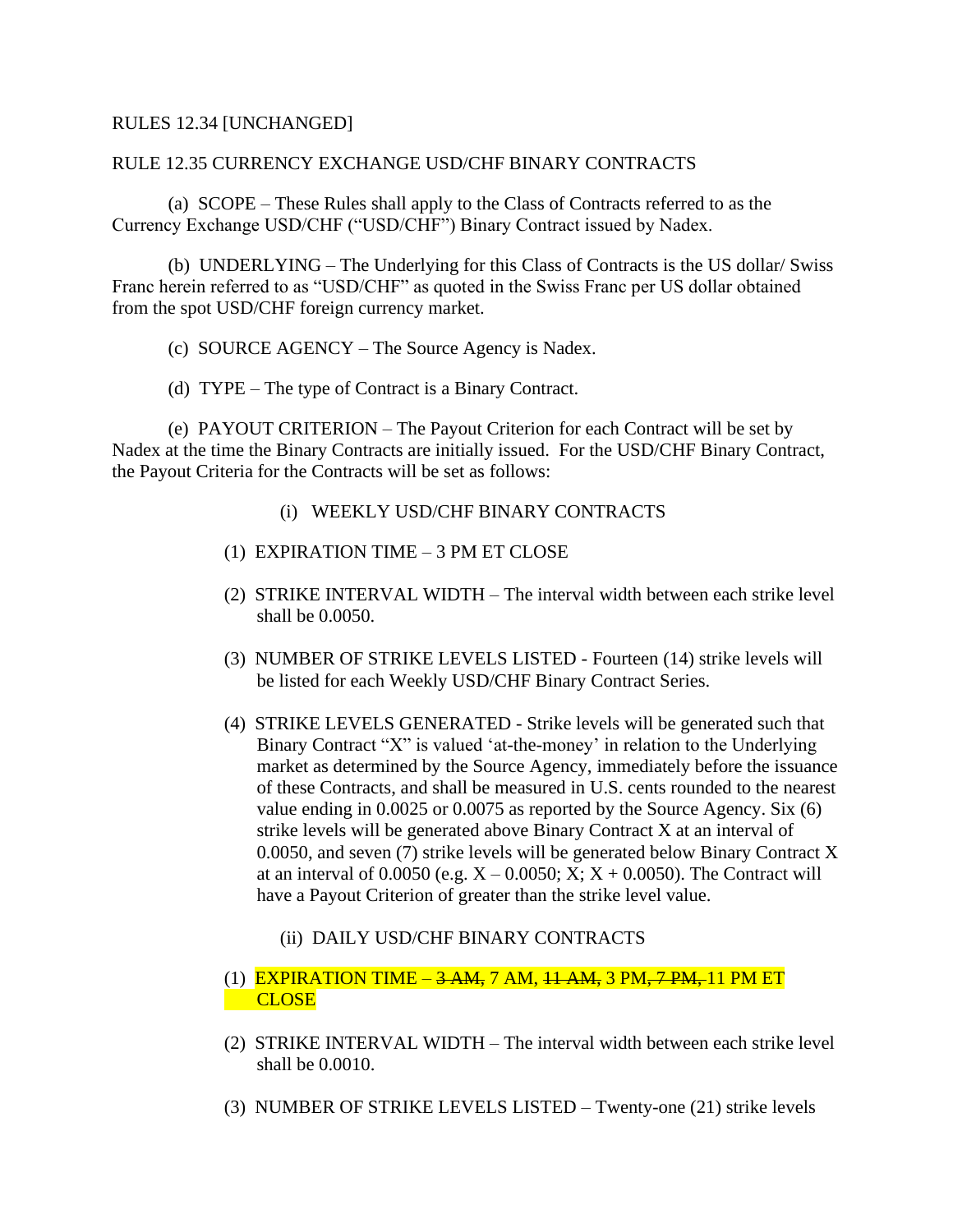will be listed for each Daily USD/CHF Binary Contract Series.

- (4) STRIKE LEVELS GENERATED Strike levels will be generated such that Binary Contract "Y" is valued 'at-the-money' in relation to the Underlying market as determined by the Source Agency, immediately before the issuance of these Contracts, and shall be measured in U.S. cents rounded to the nearest value ending in 0.0020 as reported by the Source Agency. Ten (10) strike levels will be generated above Binary Contract Y at an interval of 0.0010, and ten (10) strike levels will be generated below Binary Contract Y at an interval of 0.0010 (e.g.  $Y - 0.0010$ ;  $Y$ ;  $Y + 0.0010$ ). The Contract will have a Payout Criterion of greater than the strike level value.
	- (iii) INTRADAY USD/CHF BINARY CONTRACTS
- (1) EXPIRATION TIME 10 AM, 11 AM, 12 PM, 1 PM, 2 PM, 3 PM ET CLOSE
- (2) STRIKE INTERVAL WIDTH The interval width between each strike level shall be 0.0004.
- (3) NUMBER OF STRIKE LEVELS LISTED Fifteen (15) strike levels will be listed for each Intraday USD/CHF Binary Contract Series.
- (4) STRIKE LEVELS GENERATED Strike levels will be generated such that Binary Contract "Z" is valued 'at-the-money' in relation to the Underlying market as determined by the Source Agency, immediately before the issuance of these Contracts, and shall be measured in U.S. cents rounded to the nearest value ending in 0.0001 as reported by the Source Agency. Seven (7) strike levels will be generated above Binary Contract Z at an interval of 0.0004, and seven (7) strike levels will be generated below Binary Contract Z at an interval of 0.0004 (e.g.  $Z - 0.0004$ ;  $Z$ ;  $Z + 0.0004$ ). The Contract will have a Payout Criterion of greater than the strike level value.

(ii) Nadex may list additional USD/CHF Binary Contract with different ranges of Payout Criteria on a discretionary basis in accordance with the CEA and Commission Regulations.

(f) MINIMUM TICK - The Minimum Tick size for USD/CHF Binary Contracts shall be \$0.25.

(g) POSITION LIMIT – There are currently no Position Limits for USD/CHF Binary Contract.

(h) LAST TRADING DATE – The Last Trading Date in a Series is the same date as the Expiration Date. No trading in the USD/CHF Binary Contracts shall occur after its Last Trading Date.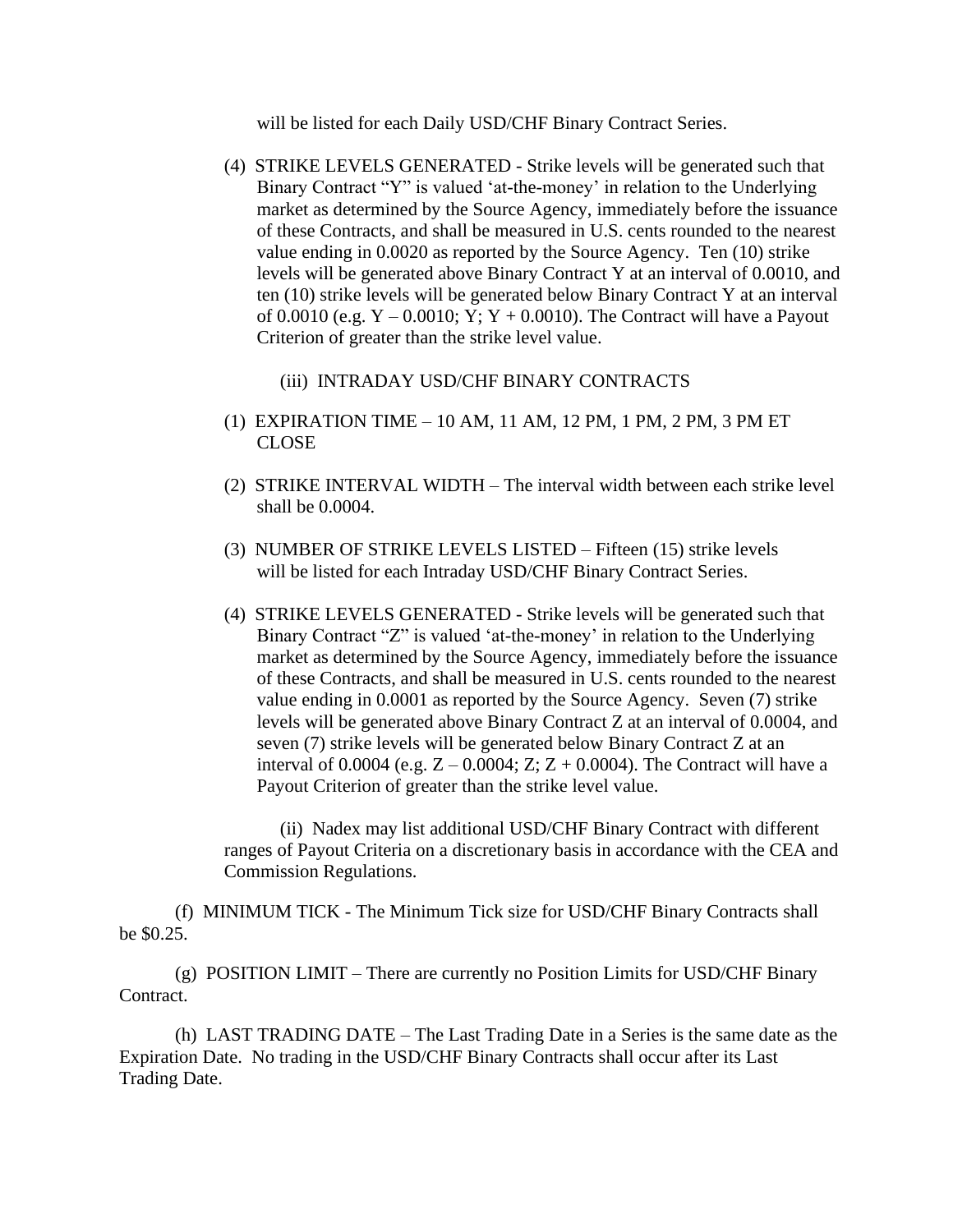(i) SETTLEMENT DATE – The Settlement Date will be the date the USD/CHF number is released by the Source Agency.

(j) EXPIRATION DATE – The Expiration Date of the Contract will be the date on which the USD/CHF number is scheduled to be released.

(k) SETTLEMENT VALUE – The Settlement Value is the amount paid to the holder of the in the money Contract on Settlement Date. The Settlement Value of an in the money USD/CHF Binary Contract is \$100.

(l) EXPIRATION VALUE – The Expiration Value is the price or value of USD/CHF released by the Source Agency on the Expiration Date. The Expiration Value is calculated by the Source Agency by taking all Midpoints between the bid/ask spread (ten pips wide or less) occurring in the ten (10) seconds leading up to the close of trading of the USD/CHF Binary Contract, provided at least ten (10) Midpoints are captured during the ten (10) second period, removing the highest thirty (30) percent of Midpoints and the lowest thirty (30) percent of Midpoints from the data set<sup>5</sup>, using the remaining USD/CHF Midpoints to calculate the Expiration Value. The calculation used is a simple average of the remaining USD/CHF Midpoints, rounded to one decimal point past the precision of the underlying market. In the event the time it takes to collect at least ten (10) Midpoints (ten pips wide or less) exceeds the ten (10) second time period, the Expiration Value is calculated by the Source Agency by taking the last ten (10) Midpoints between the bid/ask spread (ten pips wide or less) just prior to the close of trading of the USD/CHF Binary Contract and removing the highest three (3) Midpoints and the lowest three (3) Midpoints, using the remaining four (4) USD/CHF Midpoints to calculate the Expiration Value. The calculation used is a simple average of all four (4) USD/CHF Midpoints, rounded to one decimal point past the precision of the underlying market.

(m) CONTINGENCIES – If no level is actually announced on the Expiration Date due to a delay, postponement or otherwise in such release announcement by the Source Agency, the Settlement Date will be delayed until the Underlying number is released for that Series.

### RULES 12.36 – 12.40 [UNCHANGED]

# RULE 12.41 CURRENCY EXCHANGE GBP/JPY BINARY CONTRACTS

(a) SCOPE – These Rules shall apply to the Class of Contracts referred to as the Currency Exchange GBP/JPY ("GBP/JPY") Binary Contract issued by Nadex.

(b) UNDERLYING – The Underlying for this Class of Contracts is the British Pound/ Japanese Yen, herein referred to as "GBP/JPY" as quoted in the Japanese Yen per British Pounds obtained from the spot GBP/JPY foreign currency market.

 $<sup>5</sup>$  If 30% of the data set would result in a non-integer number of Midpoints, the number of Midpoints to be removed</sup> from the set will be rounded down. For example, if the number of Midpoints collected during the last 10 seconds prior to the close of trading was 14, 30% of the data set would be 4.2 Midpoints. As 4.2 is a non-integer number, the value will be rounded down, and the 4 highest and 4 lowest Midpoints will be removed from the data set.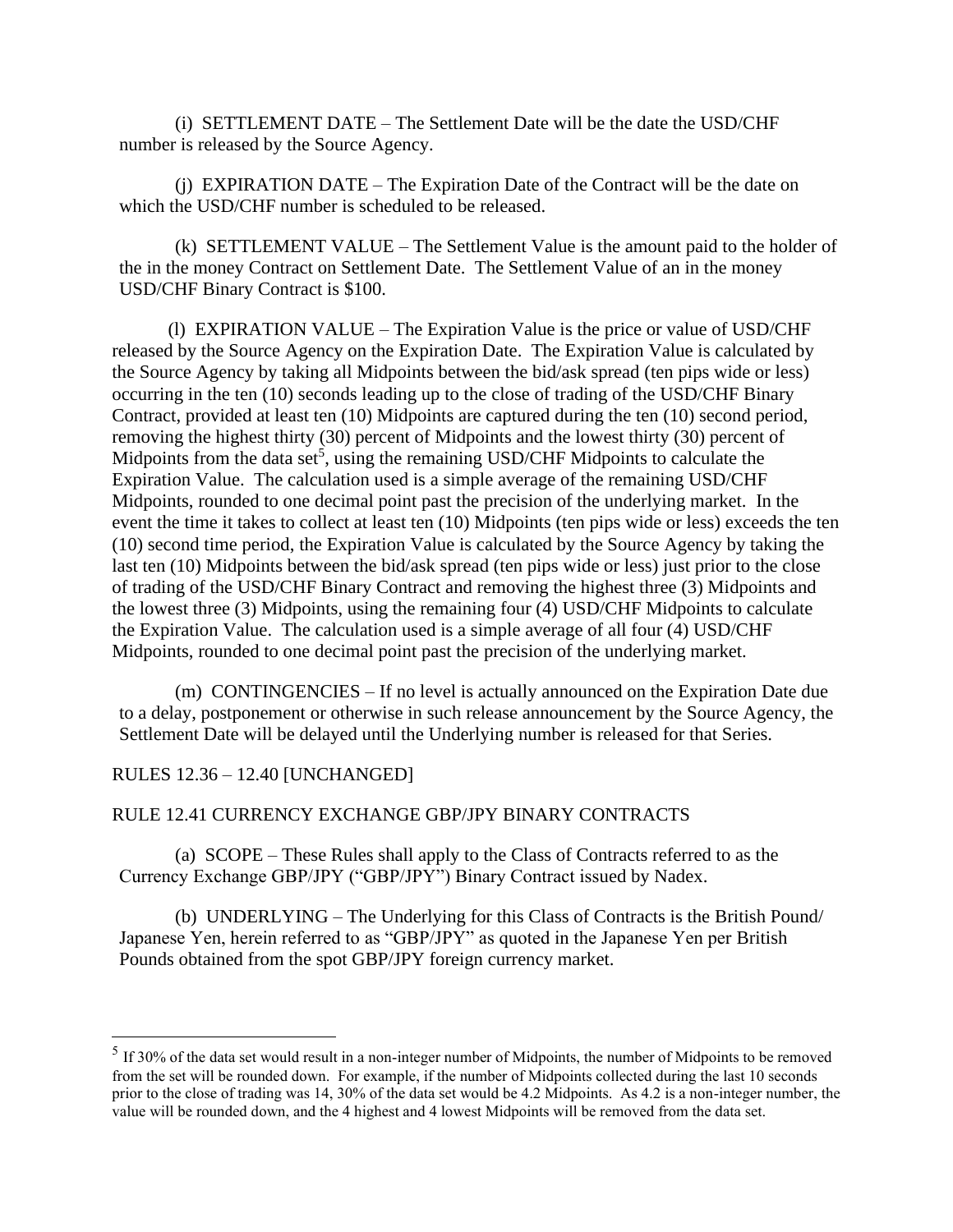- (c) SOURCE AGENCY The Source Agency is Nadex.
- (d) TYPE The type of Contract is a Binary Contract.

(e) PAYOUT CRITERION – The Payout Criterion for each Contract will be set by Nadex at the time the Binary Contracts are initially issued. For the GBP/JPY Binary Contract, the Payout Criteria for the Contracts will be set as follows:

- (i) WEEKLY GBP/JPY BINARY CONTRACTS
- (1) EXPIRATION TIME 3 PM ET CLOSE
- (2) STRIKE INTERVAL WIDTH The interval width between each strike level shall be 0.50.
- (3) NUMBER OF STRIKE LEVELS LISTED Fourteen (14) strike levels will be listed for each Weekly GBP/JPY Binary Contract Series.
- (4) STRIKE LEVELS GENERATED Strike levels will be generated such that Binary Contract "W" is valued 'at-the-money' in relation to the Underlying market as determined by the Source Agency, immediately before the issuance of these Contracts, and shall be measured in U.S. cents rounded to the nearest value ending in 0.25 or 0.75 as reported by the Source Agency. Six (6) strike levels will be generated above Binary Contract W at an interval of 0.50, and seven (7) strike levels will be generated below Binary Contract W at an interval of 0.50 (e.g.  $W - 0.50$ ; W;  $W + 0.50$ ). The Contract will have a payout Criterion of greater than the strike level value.
	- (ii) DAILY GBP/JPY BINARY CONTRACTS
- (1) EXPIRATION TIME  $-3$  AM, 7 AM,  $11$  AM, 3 PM,  $7$  PM, 11 PM ET **CLOSE**
- (2) STRIKE INTERVAL WIDTH The interval width between each strike level shall be 0.20.
- (3) NUMBER OF STRIKE LEVELS LISTED Twenty-one (21) strike levels will be listed for each Daily GBP/JPY Binary Contract Series.
- (4) STRIKE LEVELS GENERATED Strike levels will be generated such that Binary Contract "X" is valued 'at-the-money' in relation to the Underlying market as determined by the Source Agency, immediately before the issuance of these Contracts, and shall be measured in U.S. cents rounded to the nearest value ending in either 0.0, 0.20, 0.40, 0.60, or 0.80 as reported by the Source Agency. Ten (10) strike levels will be generated above Binary Contract X at an interval of 0.20, and ten (10) strike levels will be generated below Binary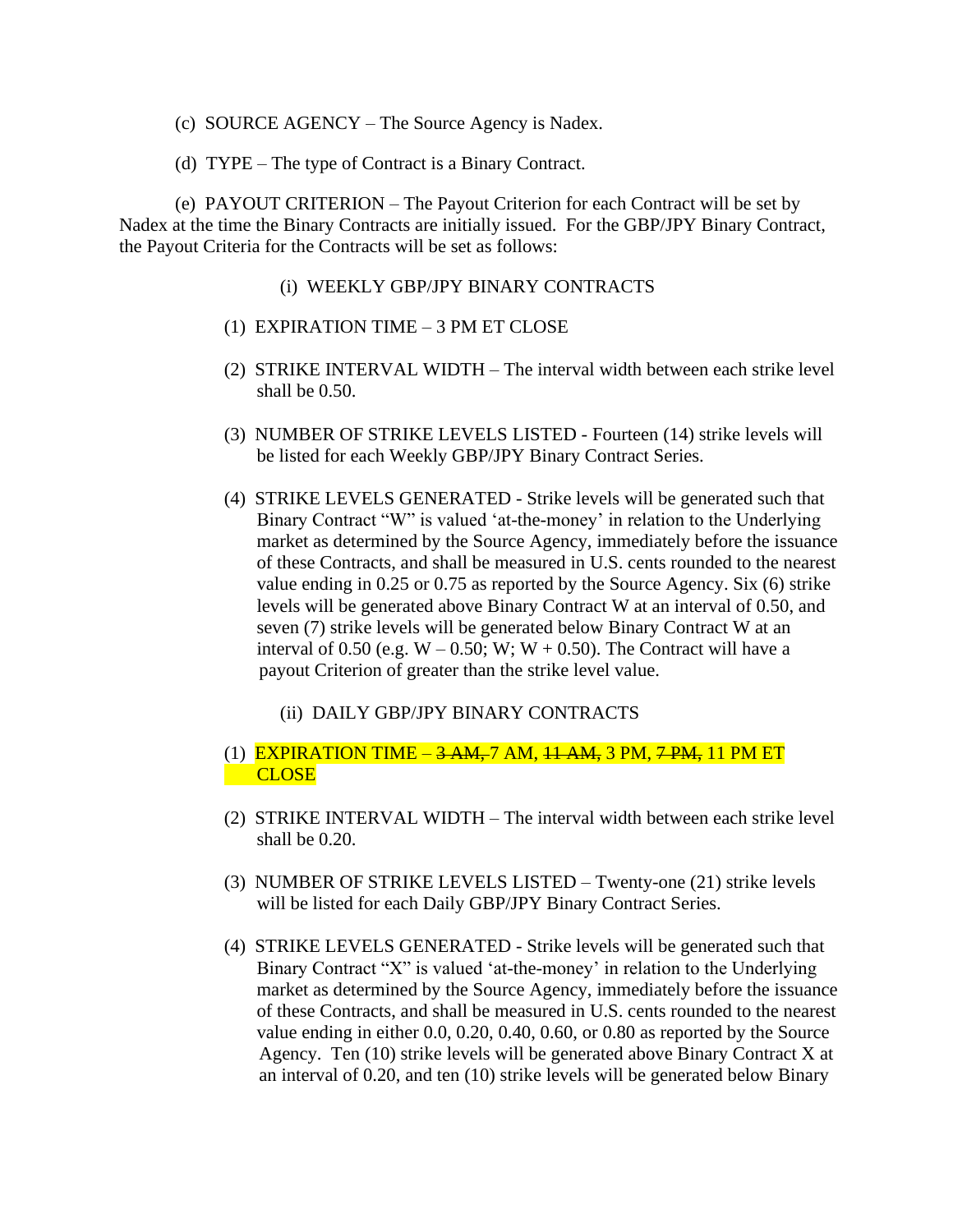Contract X at an interval of 0.20 (e.g.  $X - 0.20$ ;  $X$ ;  $X + 0.20$ ). The Contract will have a Payout Criterion of greater than the strike level value.

- (iii) INTRADAY GBP/JPY BINARY CONTRACTS
- (1) EXPIRATION TIME 10 AM, 11 AM, 12 PM, 1 PM, 2 PM, 3 PM ET CLOSE
- (2) STRIKE INTERVAL WIDTH The interval width between each strike level shall be 0.10.
- (3) NUMBER OF STRIKE LEVELS LISTED Nine (9) strike levels will be listed for each Intraday GBP/JPY Binary Contract Series.
- (4) STRIKE LEVELS GENERATED Strike levels will be generated such that Binary Contract "Y" is valued 'at-the-money' in relation to the Underlying market as determined by the Source Agency, immediately before the issuance of these Contracts, and shall be measured in U.S. cents rounded to the nearest value ending in either 0.02, 0.04, 0.07, or 0.09 as reported by the Source Agency. Four (4) strike levels will be generated above Binary Contract Y at an interval of 0.10, and four (4) strike levels will be generated below Binary Contract Y at an interval of 0.10 (e.g.  $Y - 0.10$ ; Y; Y + 0.10). The Contract will have a Payout Criterion of greater than the strike level value.

(iv) INTRADAY 5-MINUTE GBP/JPY BINARY CONTRACTS

- (1) EXPIRATION TIME 5-Minute Binary Contracts will expire every 5 minutes beginning Sunday at 6:05pm ET and ending Friday at 4:00pm ET.
- (2) STRIKE INTERVAL WIDTH The interval width between each strike level shall be 0.05.
- (3) NUMBER OF STRIKE LEVELS LISTED Five (5) strike levels will be listed for each Intraday 5-Minute GBP/JPY Binary Contract Series.
- (4) STRIKE LEVELS GENERATED Strike levels will be generated such that Binary Contract "Z" is valued 'at-the-money' in relation to the Underlying market as determined by the Source Agency, immediately before the issuance of these Contracts, and shall be measured in U.S. cents rounded to the nearest value ending in either 0.01, 0.06, 0.03, or 0.08 as reported by the Source Agency. Two (2) strike levels will be generated above Binary Contract Z at an interval of 0.05, and two (2) strike levels will be generated below Binary Contract Z at an interval of 0.05 (e.g.  $Z - 0.05$ ; Z;  $Z + 0.05$ ). The Contract will have a Payout Criterion of greater than the strike level value.

(5) Nadex may, in its discretion, temporarily refrain from the listing of any 5- Minute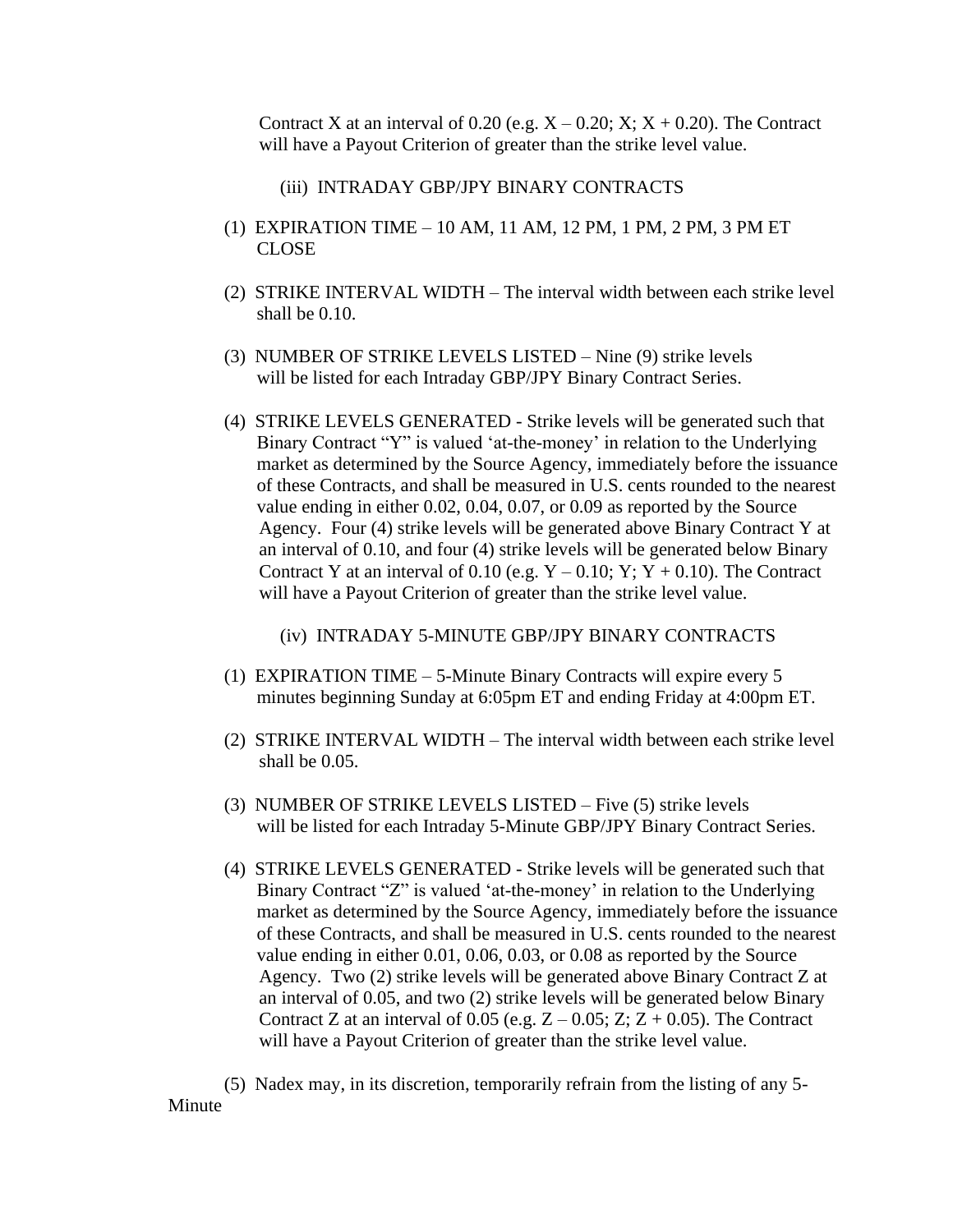Binary Contract due to the unavailability of the underlying market upon which the Contract is based, or any other condition Nadex determines may be detrimental to the listing of the Contract.

(v) Nadex may list additional GBP/JPY Binary Contracts with different ranges of Payout Criteria on a discretionary basis in accordance with the CEA and Commission Regulations.

(f) MINIMUM TICK – The Minimum Tick size for GBP/JPY Binary Contracts shall be \$0.25.

(g) POSITION LIMIT – There are currently no Position Limits for GBP/JPY Binary Contract.

(h) LAST TRADING DATE – The Last Trading Date in a Series is the same date as the Expiration Date. No trading in the GBP/JPY Binary Contracts shall occur after its Last Trading Date.

(i) SETTLEMENT DATE – The Settlement Date will be the date the GBP/JPY number is released by the Source Agency.

(j) EXPIRATION DATE – The Expiration Date of the Contract will be the date on which the GBP/JPY number is scheduled to be released.

(k) SETTLEMENT VALUE – The Settlement Value is the amount paid to the holder of the in the money Contract on Settlement Date. The Settlement Value of an in the money GBP/JPY Binary Contract is \$100.

(l) EXPIRATION VALUE – The Expiration Value is the price or value of GBP/JPY released by the Source Agency on the Expiration Date. The Expiration Value is calculated by the Source Agency by taking all Midpoints between the bid/ask spread (ten pips wide or less) occurring in the ten (10) seconds leading up to the close of trading of the GBP/JPY Binary Contract, provided at least ten (10) Midpoints are captured during the ten (10) second period, removing the highest thirty (30) percent of Midpoints and the lowest thirty (30) percent of Midpoints from the data set<sup>6</sup>, using the remaining GBP/JPY Midpoints to calculate the Expiration Value. The calculation used is a simple average of the remaining GBP/JPY Midpoints, rounded to one decimal point past the precision of the underlying market. In the event the time it takes to collect at least ten (10) Midpoints (ten pips wide or less) exceeds the ten (10) second time period, the Expiration Value is calculated by the Source Agency by taking the last ten (10) Midpoints between the bid/ask spread (ten pips wide or less) just prior to the close of trading of the GBP/JPY Binary Contract and removing the highest three (3) Midpoints and the lowest three (3) Midpoints, using the remaining four (4) GBP/JPY Midpoints to calculate the

 $<sup>6</sup>$  If 30% of the data set would result in a non-integer number of Midpoints, the number of Midpoints to be removed</sup> from the set will be rounded down. For example, if the number of Midpoints collected during the last 10 seconds prior to the close of trading was 14, 30% of the data set would be 4.2 Midpoints. As 4.2 is a non-integer number, the value will be rounded down, and the 4 highest and 4 lowest Midpoints will be removed from the data set.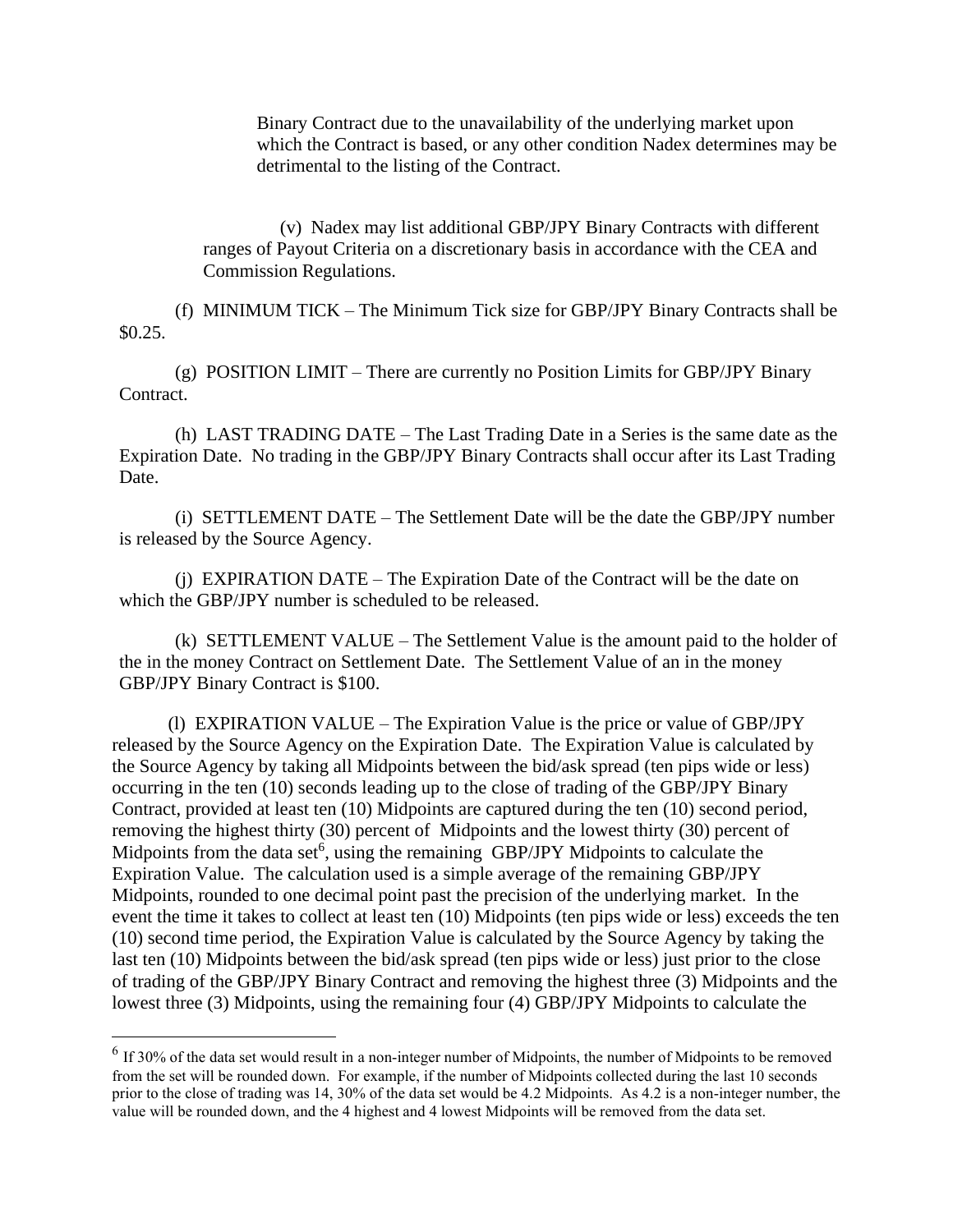Expiration Value. The calculation used is a simple average of all four (4) GBP/JPY Midpoints, rounded to one decimal point past the precision of the underlying market.

(m) CONTINGENCIES – If no level is actually announced on the Expiration Date due to a delay, postponement or otherwise in such release announcement by the Source Agency, the Settlement Date will be delayed until the Underlying number is released for that Series.

### RULE 12.42 [UNCHANGED]

# RULE 12.43 CURRENCY EXCHANGE EUR/GBP BINARY CONTRACTS

(a) SCOPE – These Rules shall apply to the Class of Contracts referred to as the Currency Exchange EUR/GBP ("EUR/GBP") Binary Contract issued by Nadex.

(b) UNDERLYING – The Underlying for this Class of Contracts is the Euro/British Pound herein referred to as "EUR/GBP" as quoted in British Pounds per Euro obtained from the spot EUR/GBP foreign currency market.

- (c) SOURCE AGENCY The Source Agency is Nadex.
- (d) TYPE The type of Contract is a Binary Contract.

(e) PAYOUT CRITERION – The Payout Criterion for each Contract will be set by Nadex at the time the Binary Contracts are initially issued. For the EUR/GBP Binary Contract, the Payout Criteria for the Contracts will be set as follows:

- (i) WEEKLY EUR/GBP BINARY CONTRACTS
- (1) EXPIRATION TIME 3 PM ET CLOSE
- (2) STRIKE INTERVAL WIDTH The interval width between each strike level shall be 0.0050.
- (3) NUMBER OF STRIKE LEVELS LISTED Fourteen (14) strike levels will be listed for each Weekly EUR/GBP Binary Contract Series.
- (4) STRIKE LEVELS GENERATED Strike levels will be generated such that Binary Contract "X" is valued 'at-the-money' in relation to the Underlying market as determined by the Source Agency, immediately before the issuance of these Contracts, and shall be measured in U.S. cents rounded to the nearest value ending in 0.0025 or 0.0075 as reported by the Source Agency. Six (6) strike levels will be generated above Binary Contract X at an interval of 0.0050, and seven (7) strike levels will be generated below Binary Contract X at an interval of 0.0050 (e.g.  $X - 0.0050$ ;  $X$ ;  $X + 0.0050$ ). The Contract will have a Payout Criterion of greater than the strike level value.
	- (ii) DAILY EUR/GBP BINARY CONTRACTS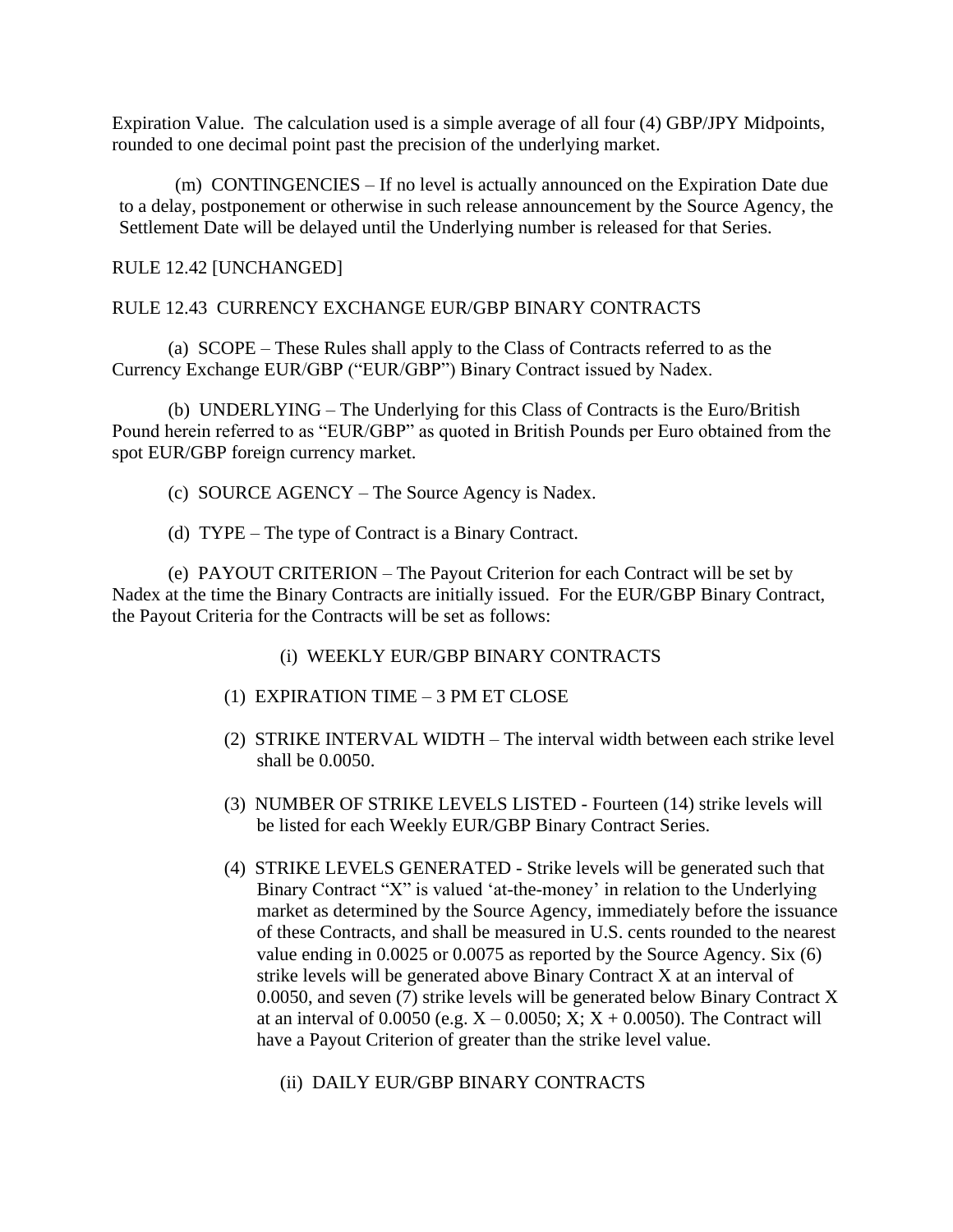# (1) EXPIRATION TIME – <del>3 AM, 7 AM, 11 AM, 3</del> PM<del>, 7 PM, 11 PM</del> ET **CLOSE**

- (2) STRIKE INTERVAL WIDTH The interval width between each strike level shall be 0.0010.
- (3) NUMBER OF STRIKE LEVELS LISTED Twenty-one (21) strike levels will be listed for each Daily EUR/GBP Binary Contract Series.
- (4) STRIKE LEVELS GENERATED Strike levels will be generated such that Binary Contract "Y" is valued 'at-the-money' in relation to the Underlying market as determined by the Source Agency, immediately before the issuance of these Contracts, and shall be measured in U.S. cents rounded to the nearest value ending in 0.0020 as reported by the Source Agency. Ten (10) strike levels will be generated above Binary Contract Y at an interval of 0.0010, and ten (10) strike levels will be generated below Binary Contract Y at an interval of 0.0010 (e.g.  $Y - 0.0010$ ;  $Y$ ;  $Y + 0.0010$ ). The Contract will have a Payout Criterion of greater than the strike level value.
	- (iii) INTRADAY EUR/GBP BINARY CONTRACTS
- (1) EXPIRATION TIME 10 AM, 11 AM, 12 PM,1 PM , 2 PM, 3 PM ET CLOSE
- (2) STRIKE INTERVAL WIDTH The interval width between each strike level shall be 0.0010.
- (3) NUMBER OF STRIKE LEVELS LISTED Nine (9) strike levels will be listed for each Intraday EUR/GBP Binary Contract Series.
- (4) STRIKE LEVELS GENERATED Strike levels will be generated such that Binary Contract "Z" is valued 'at-the-money' in relation to the Underlying market as determined by the Source Agency, immediately before the issuance of these Contracts, and shall be measured in U.S. cents rounded to the nearest value ending in 0.0001 as reported by the Source Agency. Four (4) strike levels will be generated above Binary Contract Z at an interval of 0.0010, and four (4) strike levels will be generated below Binary Contract Z at an interval of 0.0010 (e.g.  $Z - 0.0010$ ;  $Z$ ;  $Z + 0.0010$ ). The Contract will have a Payout Criterion of greater than the strike level value.

(iv) Nadex may list additional EUR/GBP Binary Contracts with different ranges of Payout Criteria on a discretionary basis in accordance with the CEA and Commission Regulations.

(f) MINIMUM TICK – The Minimum Tick size for EUR/GBP Binary Contracts shall be \$0.25.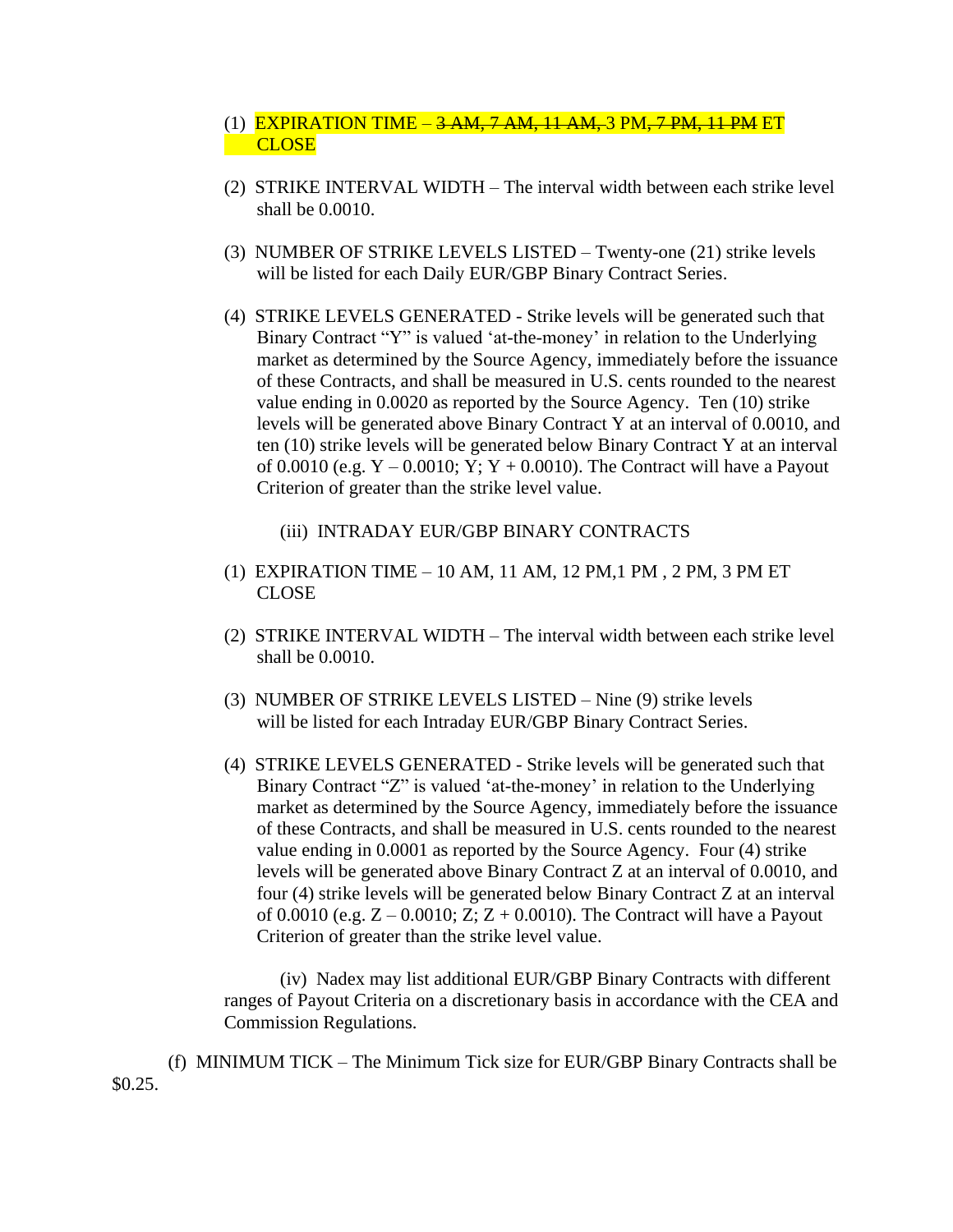$(g)$  POSITION LIMIT – There are currently no Position Limits for EUR/GBP Binary Contract.

(h) LAST TRADING DATE – The Last Trading Date in a Series is the same as the Expiration Date. No trading in the EUR/GBP Binary Contracts shall occur after its Last Trading Date.

(i) SETTLEMENT DATE – The Settlement Date will be the date on which the EUR/GBP number as reported by the Source Agency.

(j) EXPIRATION DATE – The Expiration Date of the Contract will be the date on which the EUR/GBP number is scheduled to be released.

(k) SETTLEMENT VALUE – The Settlement Value is the amount paid to the holder of the in the money Contract on the Settlement Date. The Settlement Value of an in the money EUR/GBP Binary Contract is \$100.

(l) EXPIRATION VALUE – The Expiration Value is the price or value of EUR/GBP released by the Source Agency on the Expiration Date. The Expiration Value is calculated by the Source Agency by taking all Midpoints between the bid/ask spread (ten pips wide or less) occurring in the ten (10) seconds leading up to the close of trading of the EUR/GBP Binary Contract, provided at least ten (10) Midpoints are captured during the ten (10) second period, removing the highest thirty (30) percent of Midpoints and the lowest thirty (30) percent of Midpoints from the data set<sup>7</sup>, using the remaining EUR/GBP Midpoints to calculate the Expiration Value. The calculation used is a simple average of the remaining EUR/GBP Midpoints, rounded to one decimal point past the precision of the underlying market. In the event the time it takes to collect at least ten (10) Midpoints (ten pips wide or less) exceeds the ten (10) second time period, the Expiration Value is calculated by the Source Agency by taking the last ten (10) Midpoints between the bid/ask spread (ten pips wide or less) just prior to the close of trading of the EUR/GBP Binary Contract and removing the highest three (3) Midpoints and the lowest three (3) Midpoints, using the remaining four (4) EUR/GBP Midpoints to calculate the Expiration Value. The calculation used is a simple average of all four (4) EUR/GBP Midpoints, rounded to one decimal point past the precision of the underlying market.

(m) CONTINGENCIES – If no level is actually announced on the Expiration Date due to a delay, postponement or otherwise in such release announcement by the Source Agency, the Settlement Date will be delayed until the Underlying number is released for that Series.

RULE 12.44 [UNCHANGED]

 $<sup>7</sup>$  If 30% of the data set would result in a non-integer number of Midpoints, the number of Midpoints to be removed</sup> from the set will be rounded down. For example, if the number of Midpoints collected during the last 10 seconds prior to the close of trading was 14, 30% of the data set would be 4.2 Midpoints. As 4.2 is a non-integer number, the value will be rounded down, and the 4 highest and 4 lowest Midpoints will be removed from the data set.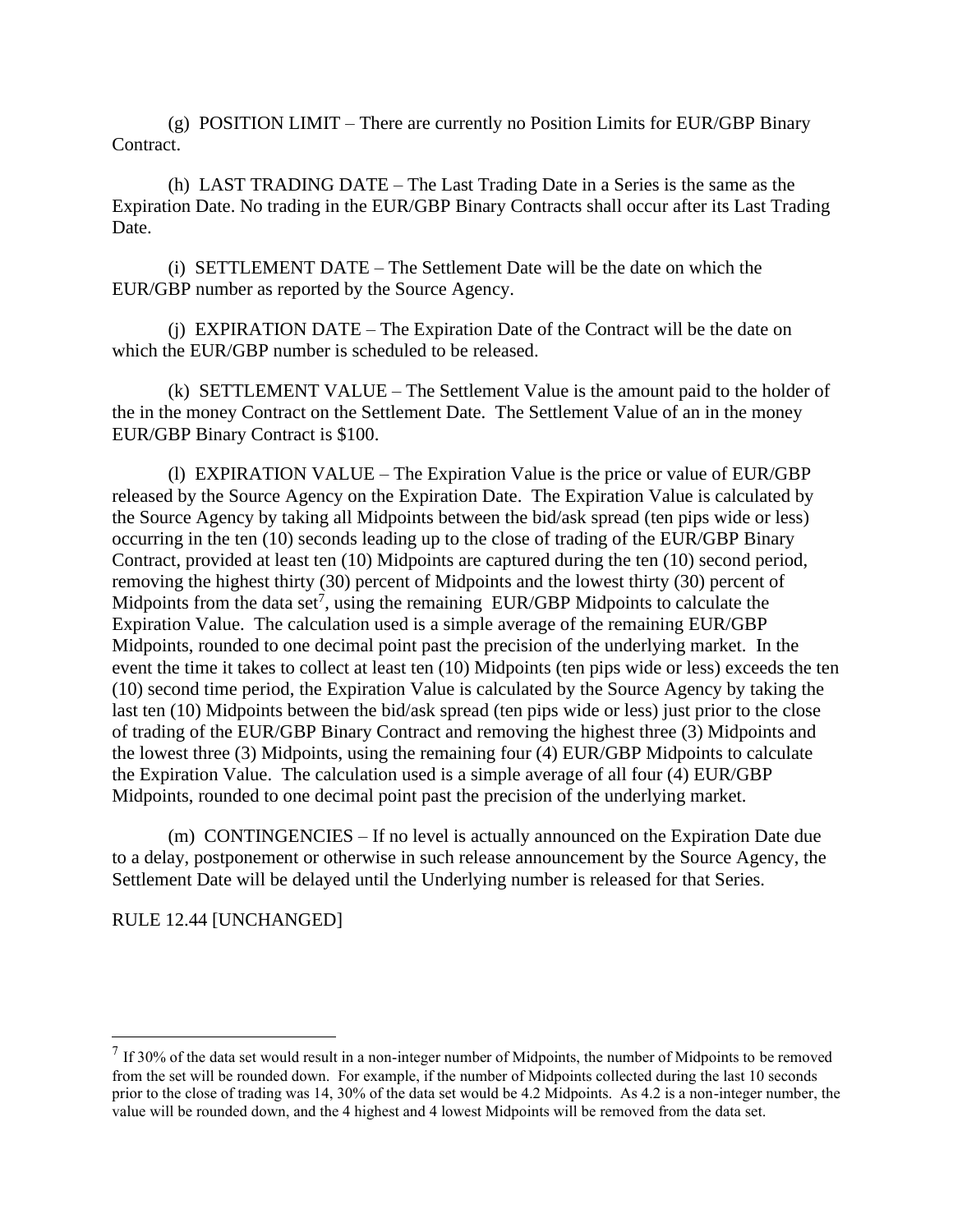### RULE 12.45 CURRENCY EXCHANGE AUD/JPY BINARY CONTRACTS

(a) SCOPE – These Rules shall apply to the Class of Contracts referred to as the Currency Exchange AUD/JPY ("AUD/JPY") Binary Contract issued by Nadex.

(a) UNDERLYING – The Underlying for this Class of Contracts is the Australian dollar/ Japanese Yen, herein referred to as "AUD/JPY" as quoted in the Japanese Yen per Australian dollar obtained from the spot AUD/JPY foreign currency market.

- (b) SOURCE AGENCY The Source Agency is Nadex.
- (c) TYPE The type of Contract is a Binary Contract.

(d) PAYOUT CRITERION – The Payout Criterion for each Contract will be set by Nadex at the time the Binary Contracts are initially issued. For the AUD/JPY Binary Contract, the Payout Criteria for the Contracts will be set as follows:

- (i) WEEKLY AUD/JPY BINARY CONTRACTS
- (1) EXPIRATION TIME 3 PM ET CLOSE
- (2) STRIKE INTERVAL WIDTH The interval width between each strike level shall be 0.50.
- (3) NUMBER OF STRIKE LEVELS LISTED Fourteen (14) strike levels will be listed for each Weekly AUD/JPY Binary Contract Series.
- (4) STRIKE LEVELS GENERATED Strike levels will be generated such that Binary Contract "X" is valued 'at-the-money' in relation to the Underlying market as determined by the Source Agency, immediately before the issuance of these Contracts, and shall be measured in U.S. cents rounded to the nearest value ending in 0.25 or 0.75 as reported by the Source Agency. Six (6) strike levels will be generated above Binary Contract X at an interval of 0.50, and seven (7) strike levels will be generated below Binary Contract X at an interval of 0.50 (e.g.  $X - 0.50$ ;  $X$ ;  $X + 0.50$ ). The Contract will have a Payout Criterion of greater than the strike level value.
	- (ii) DAILY AUD/JPY BINARY CONTRACTS

# (1) EXPIRATION TIME  $-3$  AM, 7 AM,  $11$  AM, 3 PM,  $7$  PM, 11 PM ET **CLOSE**

- (2) STRIKE INTERVAL WIDTH The interval width between each strike level shall be 0.10.
- (3) NUMBER OF STRIKE LEVELS LISTED Twenty-one (21) strike levels will be listed for each Daily AUD/JPY Binary Contract Series.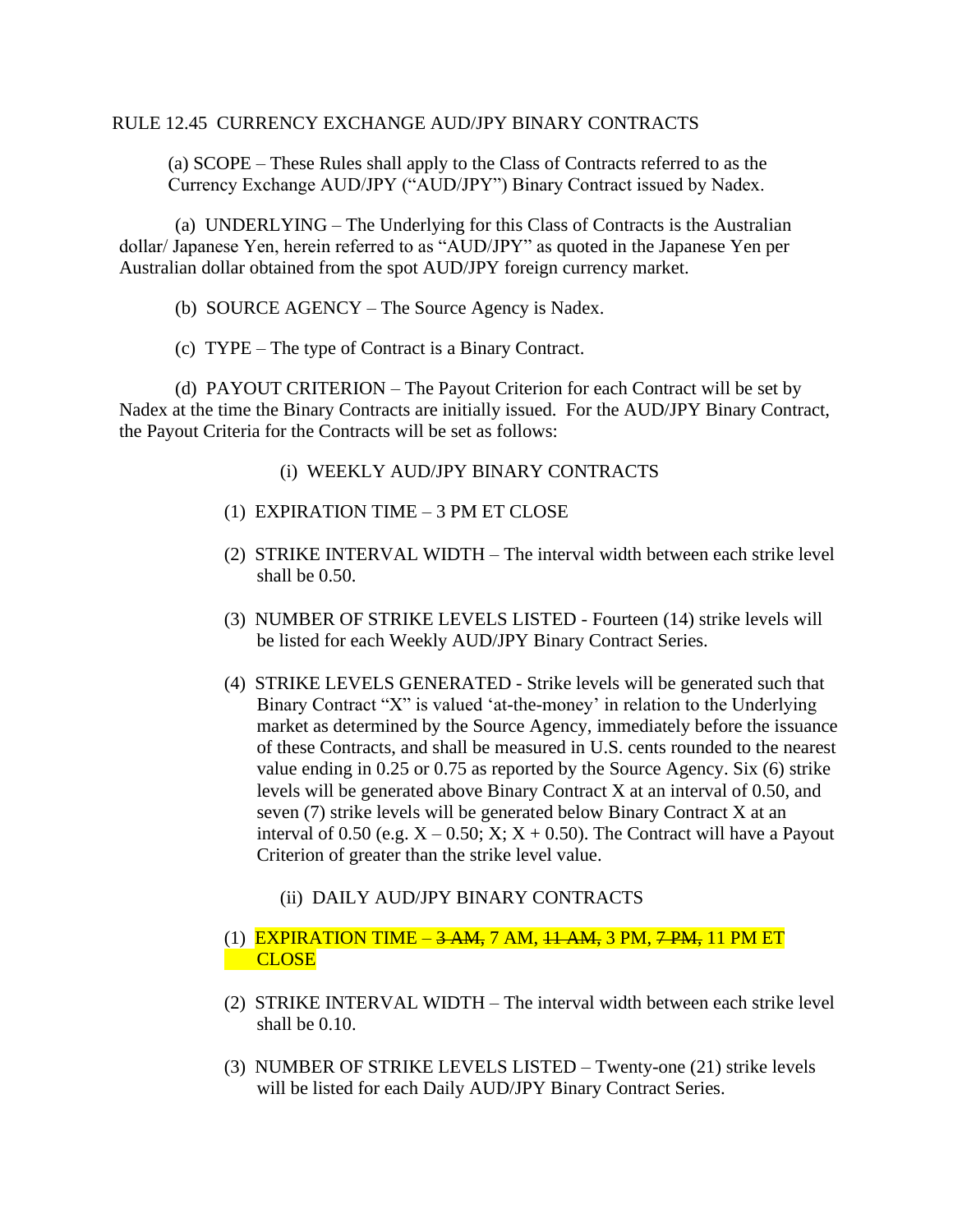- (4) STRIKE LEVELS GENERATED Strike levels will be generated such that Binary Contract "Y" is valued 'at-the-money' in relation to the Underlying market as determined by the Source Agency, immediately before the issuance of these Contracts, and shall be measured in U.S. cents rounded to the nearest value ending in 0.20 as reported by the Source Agency. Ten (10) strike levels will be generated above Binary Contract Y at an interval of 0.10, and ten (10) strike levels will be generated below Binary Contract Y at an interval of 0.10 (e.g.  $Y - 0.10$ ;  $Y$ ;  $Y + 0.10$ ). The Contract will have a Payout Criterion of greater than the strike level value.
	- (iii) INTRADAY AUD/JPY BINARY CONTRACTS
- (1) EXPIRATION TIME 10 AM, 11 AM, 12 PM, 1 PM, 2 PM, 3 PM ET CLOSE
- (2) STRIKE INTERVAL WIDTH The interval width between each strike level shall be 0.05.
- (3) NUMBER OF STRIKE LEVELS LISTED Nine (9) strike levels will be listed for each Intraday AUD/JPY Binary Contract Series.
- (4) STRIKE LEVELS GENERATED Strike levels will be generated such that Binary Contract "Z" is valued 'at-the-money' in relation to the Underlying market as determined by the Source Agency, immediately before the issuance of these Contracts, and shall be measured in U.S. cents rounded to the nearest value ending in 0.01 as reported by the Source Agency. Four (4) strike levels will be generated above Binary Contract Z at an interval of 0.05, and four (4) strike levels will be generated below Binary Contract Z at an interval of 0.05 (e.g.  $Z - 0.05$ ;  $Z$ ;  $Z + 0.05$ ). The Contract will have a Payout Criterion of greater than the strike level value.

(iv) Nadex may list additional AUD/JPY Binary Contracts with different ranges of Payout Criteria on a discretionary basis in accordance with the CEA and Commission Regulations.

(e) MINIMUM TICK – The Minimum Tick size for AUD/JPY Binary Contracts shall be \$0.25.

(f) POSITION LIMIT – There are currently no Position Limits for AUD/JPY Binary Contract.

(g) LAST TRADING DATE – The Last Trading Date in a Series is the same date as the Expiration Date. No trading in the AUD/JPY Binary Contracts shall occur after its Last Trading Date.

(h) SETTLEMENT DATE – The Settlement Date will be the date the AUD/JPY number is released by the Source Agency.